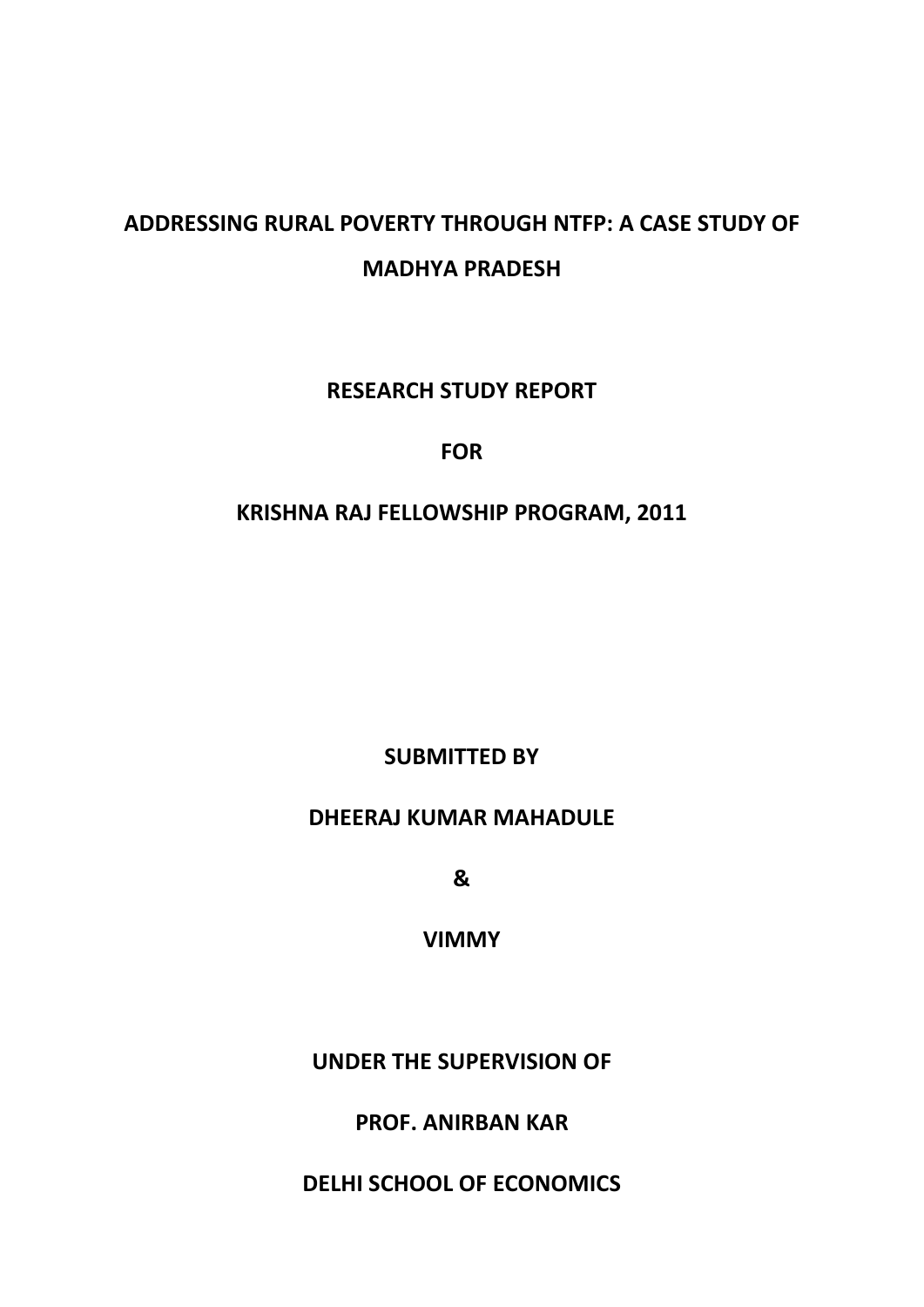## **TABLE OF CONTENTS**

| <b>ACRONYMS</b>                                                               | 3              |
|-------------------------------------------------------------------------------|----------------|
| <b>CHAPTER ONE: INTRODUCTION</b>                                              |                |
| 1.1 Terminology and Definitions                                               | 4              |
| 1.2 Forest-Poverty relationship in India and world                            | $\overline{4}$ |
| 1.3 Tendu leaves: Source of livelihood for poor tribals                       | 5              |
| CHAPTER TWO: STUDY OBJECTIVES, METHODOLOGY AND STUDY AREA                     |                |
| 2.1 Aims & Objectives                                                         | 6              |
| 2.2 Approach and Methodology                                                  | 7              |
| 2.3 Study area, the Setting                                                   | 8              |
|                                                                               |                |
| <b>CHAPTER THREE: NTFP POLICIES AND IMPACTS: A CASE STUDY OF TENDU LEAVES</b> |                |
| 3.1 Introduction                                                              | 11             |
| 3.2 Tendu leaf: A Source of Livelihood                                        | 11             |
| 3.3 Tendu leaf: A Source of Revenue Generation                                | 11             |
| 3.4 Production and Trends                                                     | 14             |
| 3.5 Trade Aspects and History                                                 | 16             |
| 3.6 Critical points/findings                                                  | 18             |
| <b>CHAPTER FOUR: KEY LESSONS AND CONCLUSION</b>                               |                |
| 4.1 Conclusions                                                               | 23             |
| 4.2 Recommendations                                                           | 24             |
| <b>REFERENCES</b>                                                             | 30             |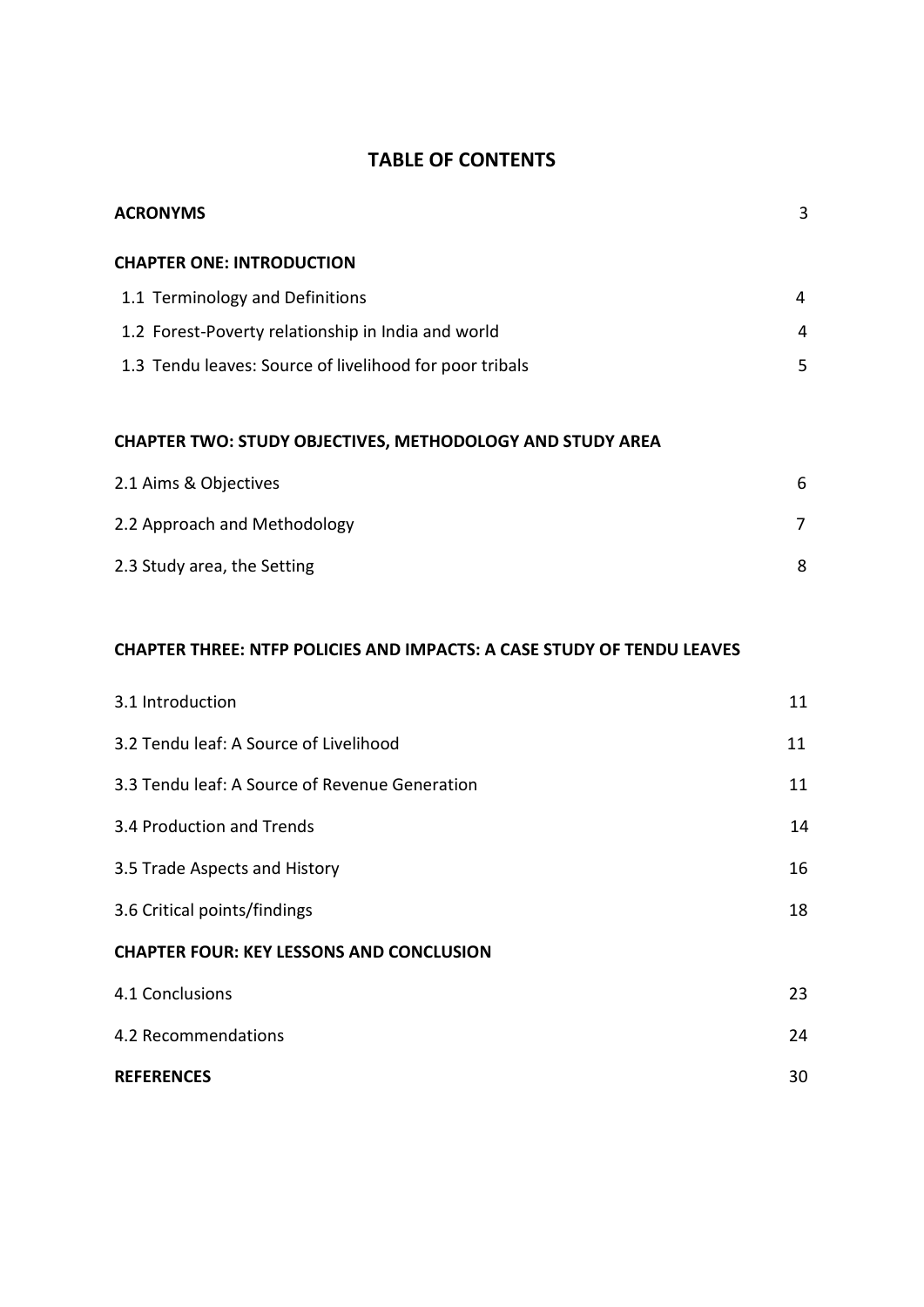# **ACRONYMS**

| <b>BCW</b>     | Beedi and Cigar Workers (Condition of Employment) Act               |
|----------------|---------------------------------------------------------------------|
| <b>CIFORE</b>  | Centre for International Forestry Research                          |
| <b>CSIR</b>    | <b>Council for Scientific and Industrial Research</b>               |
| <b>FAO</b>     | Food and Agricultural Organisation                                  |
| FD             | <b>Forest Department</b>                                            |
| <b>FDCs</b>    | <b>Forest Development Corporations</b>                              |
| <b>FRP</b>     | Forestry Research Programme                                         |
| <b>FFPMD</b>   | Forest and Forest Products Marketing Department                     |
| <b>FSI</b>     | Forest Survey of India                                              |
| GP             | <b>Gram Panchayats</b>                                              |
| GS             | Gram Sabha (Village Assembly)                                       |
| <b>ICCF</b>    | International Centre for Community Forestry                         |
| <b>JFM</b>     | Joint Forest Management                                             |
| <b>JFMC</b>    | Joint Forest Management Committees                                  |
| KCC            | Kisan Credit Card                                                   |
| <b>MFP</b>     | <b>Minor Forest Products</b>                                        |
| <b>MPMFPCF</b> | Madhya Pradesh Minor Forest Produce Cooperative Federation          |
| <b>MPRLP</b>   | Madhya Pradesh Rural Livelihoods Project                            |
| <b>NTFPs</b>   | Non-Timber Forest Products (previously known as MFP or Minor Forest |
|                | Products); also know as Non-Wood Forest Products                    |
| <b>NWFPs</b>   | Non-Wood Forest Products                                            |
| <b>PESA</b>    | Panchayats (Extension to Scheduled Areas) Act, 1996                 |
| <b>SB</b>      | <b>Standard Bags</b>                                                |
| <b>VFPC</b>    | Village Forest Protection Committee                                 |
| WRI            | World Resource Institute                                            |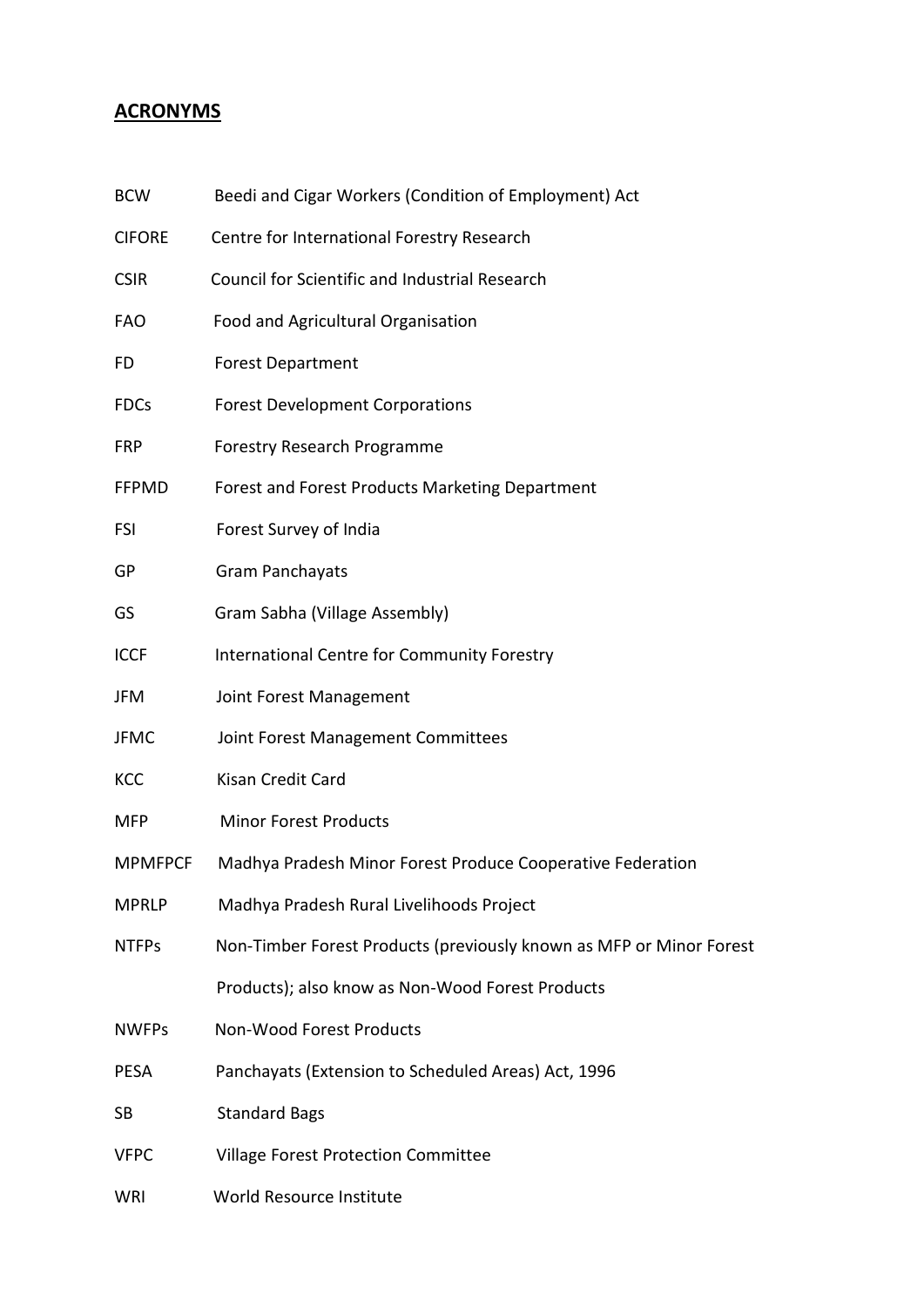## **CHAPTER ONE: INTRODUCTION**

Non-timber forest products (NTFPs) feature highly in discussions of poverty alleviation vis-a vis rural development and participatory forest resource management.

The perception about the greater accessibility of NTFPs to rural populations, especially to forest dependent communities, coupled with their profitability has led to NTFPs becoming an economically acceptable ecological option of development<sup>1</sup>. NTFP–based development was part of a new development model, which focused on accommodating local livelihoods and the sustainable development of forest resources. In this new development paradigm, NTFP's are seen to play a critical role in poverty alleviation, yet the ground reality has not always indicated this. India's National Forest policy clearly states that the requirements of local communities have a higher priority than those of industry, but the field reality is often somewhat different. Despite poor populations receiving a high prioritization within policy objectives, evidence from the state of Madhya Pradesh (MP) reveals widespread and growing poverty among the poor who depend on NTFPs for their livelihoods and survival. This short term research project is an attempt to discuss the implications of NTFP in India (with a case study of the state of MP) on the poor and on poverty alleviation vis-a-vis the discourse, policy changes and real field situations.

# **1.1 Terminology and Definitions**

Non-Timber Forest Products (NTFPs) which are also referred to as Non-Wood Forest Products (NWFPs) by FAO have been in use since the beginning of human civilization. NTFPs are a collection of biological resources derived from both natural and managed forests and other wooded areas. Examples include a variety of fruits, nuts, seeds, oils, spices, gums, medicinal plants and many more products specific to the particular areas from which they originate.

### **1.2 Forest-Poverty Relationship in India and World**

There is a close relationship between forests and poverty. Approximately one fourth of the world's poor and 90% of the poorest rely significantly on forests for their livelihoods<sup>2</sup>.

<span id="page-3-0"></span> <sup>1</sup> Saxena, 2003

<span id="page-3-1"></span><sup>2</sup> World Bank, 2001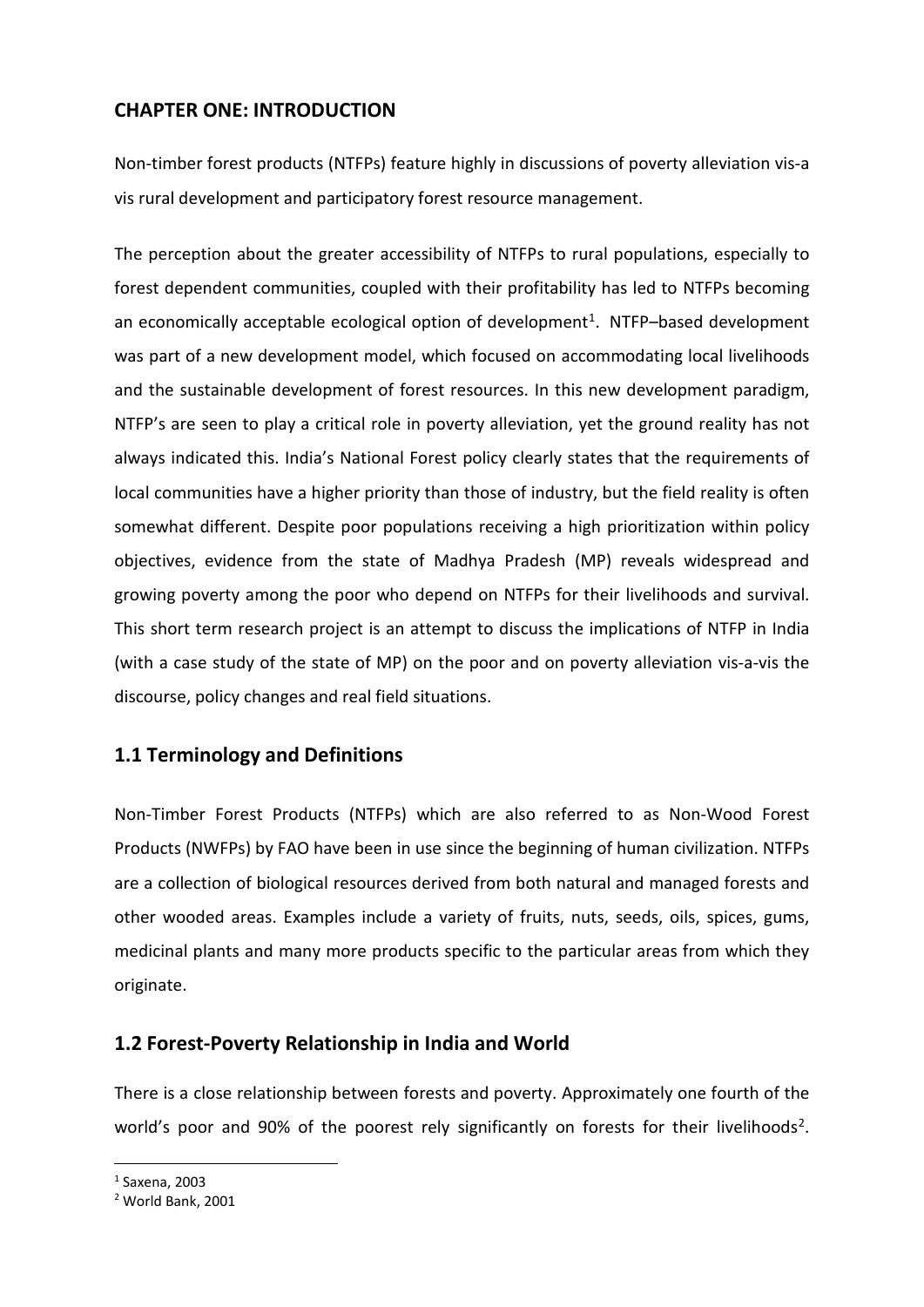India's forests are richly endowed with NTFPs and the country also has one of the largest forest dependent populations (c.400 million) in the world<sup>3</sup>. India also has perhaps the largest population of poor (c.260 million) and tribal (c.80 million) in the world<sup>1</sup>. The dependence on NTFPs is greatest among the poor for whom these products often serve the safety net function during period of stress, particularly in states like Madhya Pradesh (MP), where drought is general phenomenon every two to three years over the last two decades.

### **1.3 Tendu Leaves: Source of Livelihood for Poor Tribals**

In India, the state of MP presents a particular case for the study of NTFPs because it has the largest forest area<sup>4</sup> (FSI 2003) and highest number of people engaged in NTFPs activities for their livelihoods in all of India (Kumar, 2003). Recently some research studies conducted by the World Bank and DFID in MP state recognized two NTFPs (1) Tendu leaves and (2) Mahua flowers as the best sources of income generation for local communities, specifically for the most marginalized groups. But a recent study (Vira, 2005) suggests that in Madhya Pradesh, mahua availability has declined and the number of collection days for tendu leaves has also diminished. Declining availability has a direct impact on the loss of income of poor forest dwellers, who rely on mahua and tendu as their only source of income in forest areas.

Because NTFPs like tendu and mahua are critical for the livelihoods of millions of poor in MP, there is the need for research to further address specific issues and field-level experiences related to the management of both nationalized and non-nationalized NTFPs in the state. Over the two last decades, many policies have been formulated regarding NTFPs, but due to problems related to effective implementation, poverty remains pervasive among primary collectors. The exploitation by cooperatives and different agents of the forest department of local collectors, and other pressing issues (such as problems associated with marketing NTFPs and a lack of awareness over policies for the forest resources) in this field require much further investigation. Our research has tried to address this gap*.*

<span id="page-4-0"></span> <sup>3</sup> Mahapatra et al.,1997

<span id="page-4-1"></span><sup>4</sup> 83,629 Square Kilometres or 27% of the state's geographical area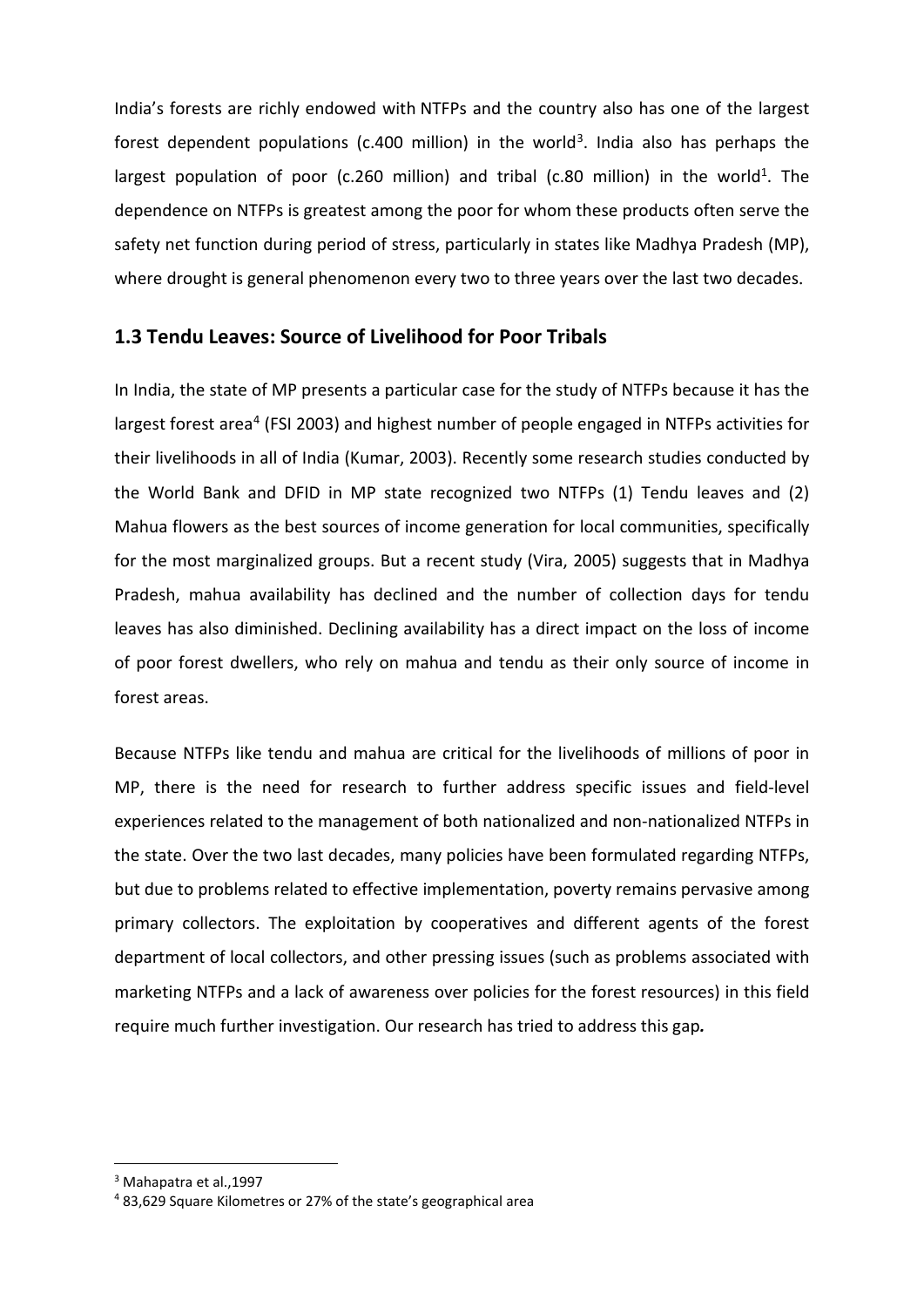## **CHAPTER TWO: STUDY OBJECTIVES, METHODOLOGY AND STUDY AREA**

# **2.1 Aims & Objectives**

Main research question:

What has been the impact of NTFP management policies on addressing the question of poverty alleviation in Madhya Pradesh?

Sub-questions:

(1) What processes have led to communities being marginalized under government NTFP programmes even as they are stated within policy to be a top priority?

(2) How do value chains and trade negotiations affect the marginality of poor groups?

Our research focused on the policies, regulation and institutional issues surrounding a key NTFP that is important both economically and ecologically in the state of MP. Specifically, we have conducted a detailed analysis of issues surrounding trade of tendu leaves and conflict of interests of various stack-holders in this business. To get to the root cause of widespread loot from poor gatherers' pockets, we have tried to find out loopholes in the governance system and policy issues and their impact on the lived experiences of local populations who depend critically on this little source of survival from forests. The broad aim of the study is to analyze the experience with NTFPs related policies and to draw some lessons of wider relevance.

The specific objectives are to:

- Analyse the policies and trade environment of NTFPs in MP.
- To identify the gaps in the NTFP trade from the NTFP collector's perspective vis-a-vis government restrictions.
- Examine the field-level experiences of policy of nationalization, and the obstacles that hold back marginalised local groups from benefiting from NTFP regulations and the poverty alleviation programmes.
- Suggest promising approaches for poverty alleviation involving the use and regulation of NTFPs and village administrative reforms.

The findings of the study should help policy makers and academics to understand the complex relationship among various institutions and how regulations fail to achieve the desired objectives of poverty alleviation through NTFPs.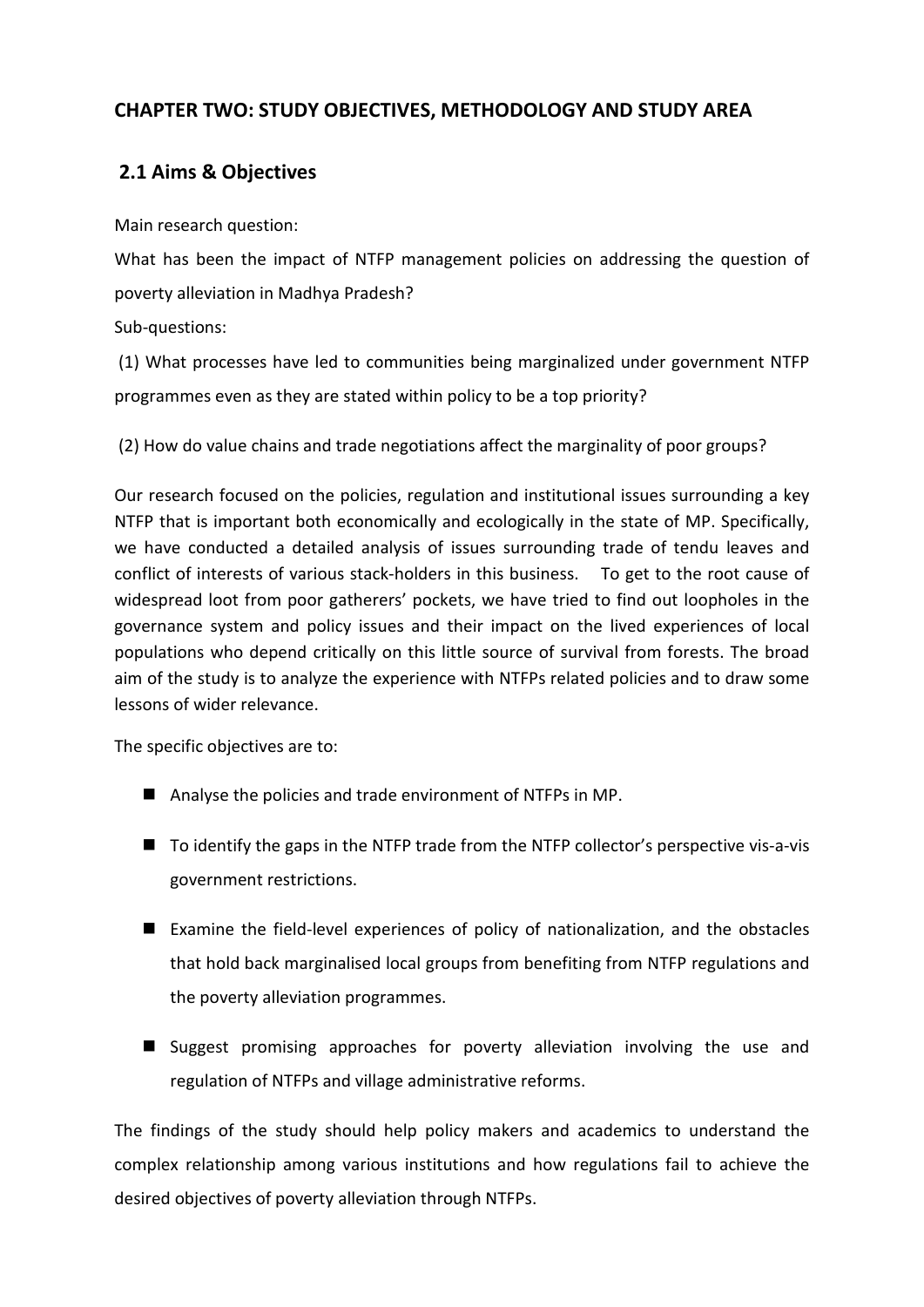## **2.2 Approach and Methodology**

This research study includes description and analysis of the situation, roles and interests of various stakeholders as well as problem areas related to NTFP governance, regulation and trading vis-à-vis people's livelihoods.

The research was conducted in 2 stages:

### **(I) Desk Work**

### **(ii) Data Collection/Field Work:**

#### *Primary Data Sources*

Semi-structure interviews were conducted with key respondents being selected on the basis of their close involvement and knowledge of NTFPs. The primary source (key interviews) consisted of the heads/educated members of tribal households, forest protection members, local collectors, commercial business people and cooperative members at the village and district levels, as well as individuals from the key institutions, including Forest Department (FD), Village Forest Protection Committee (VFPC), Panchayati Raj Institutions (PRI), and the Madhya Pradesh Minor Forest Produce Cooperative Federation (MPMFPCF).

#### *Secondary Data Sources*

The survey and in-depth interviews are supplemented with a review of secondary data and the collection and examination of official records and policy documents from:

- 1. Village level information from the Sarapanchs' record of the studied village.
- 2. Census of Betul district, 2001(2011 census data not accessible).
- 3. Records of the local district level officers.
- 4. Books, journals, articles and reports on the subject of NTFPs.

Information was also collected from websites of various national and international NGOs and forestry organizations.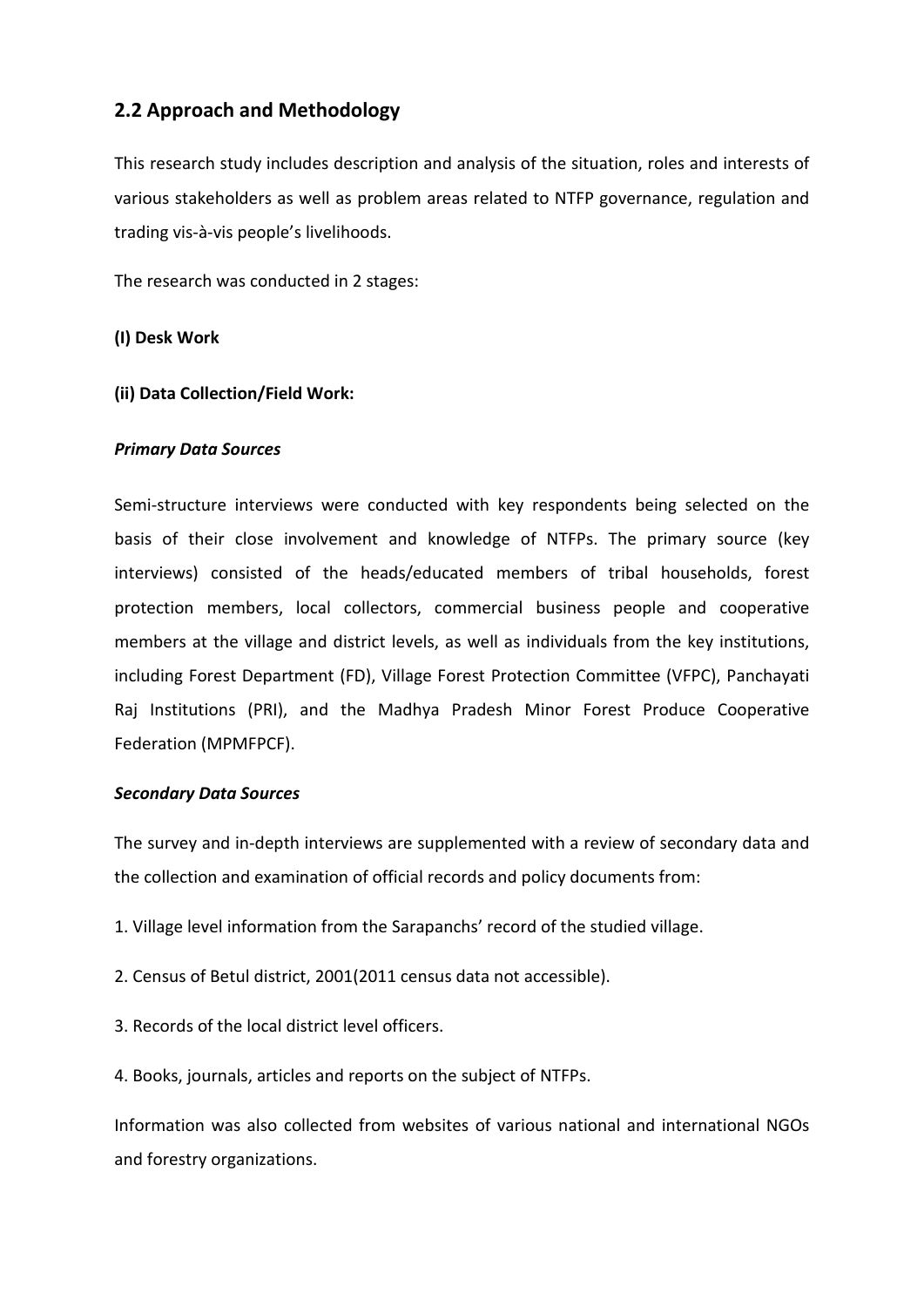### **2.3 Study Area, the Setting**

A small case study in Madhya Pradesh was conducted. The criterion for selection of the state of MP was due to strong dependency of the tribal community on NTFPs in this state. The case study of Musakhedi, Siwanpat and Borpani villages community in Athner block of Betul district (40.67% of total district is covered with forests), which lies in the southern MP, has been selected.

Although literacy level in the District is 70.14% it lags behind on the economic front. The lack of infrastructure, remote location of most of the villages, poor market linkages inadequate power supply and near absence of "Rule of Law" has resulted in very slow pace of industrial development in the District.

The economy of the region is very backwards and mostly dependent on agricultural labor and NTFPs. Agriculture is monsoon dependent and so is the fate of poor villagers. Agricultural land holding is very marginal (1.5 acres). Quality of soil is not such that agriculture alone could support the hunger of the family. Also, due to shortage of water in the area, at most places only one crop per year is grown (soybean). Other major sources of income are NTFP collection (mostly tendu leaves and mahua flower) and landless labor.

Betul provides an excellent location for this research because it has one of the largest concentrations of tendu leaf collectors in all of India<sup>5</sup>, thus making it an ideal district for examining field-level experiences of policies and regulations for tendu leaves. The study of the tendu policy and its impact in this region promises to bare the truth of a plethora of issues- from governance, political clout, and sustainable economic development to rights of forest dependent communities (other people as well) and environmental concerns.

As one of us had the advantage of growing up in the same district, we had some awareness about NTFP activities in this area. We were familiar with potential study sites, cultural and class norms, and local groups and populations.

<span id="page-7-0"></span> <sup>5</sup> ILO, 2003 report and MPMFPC website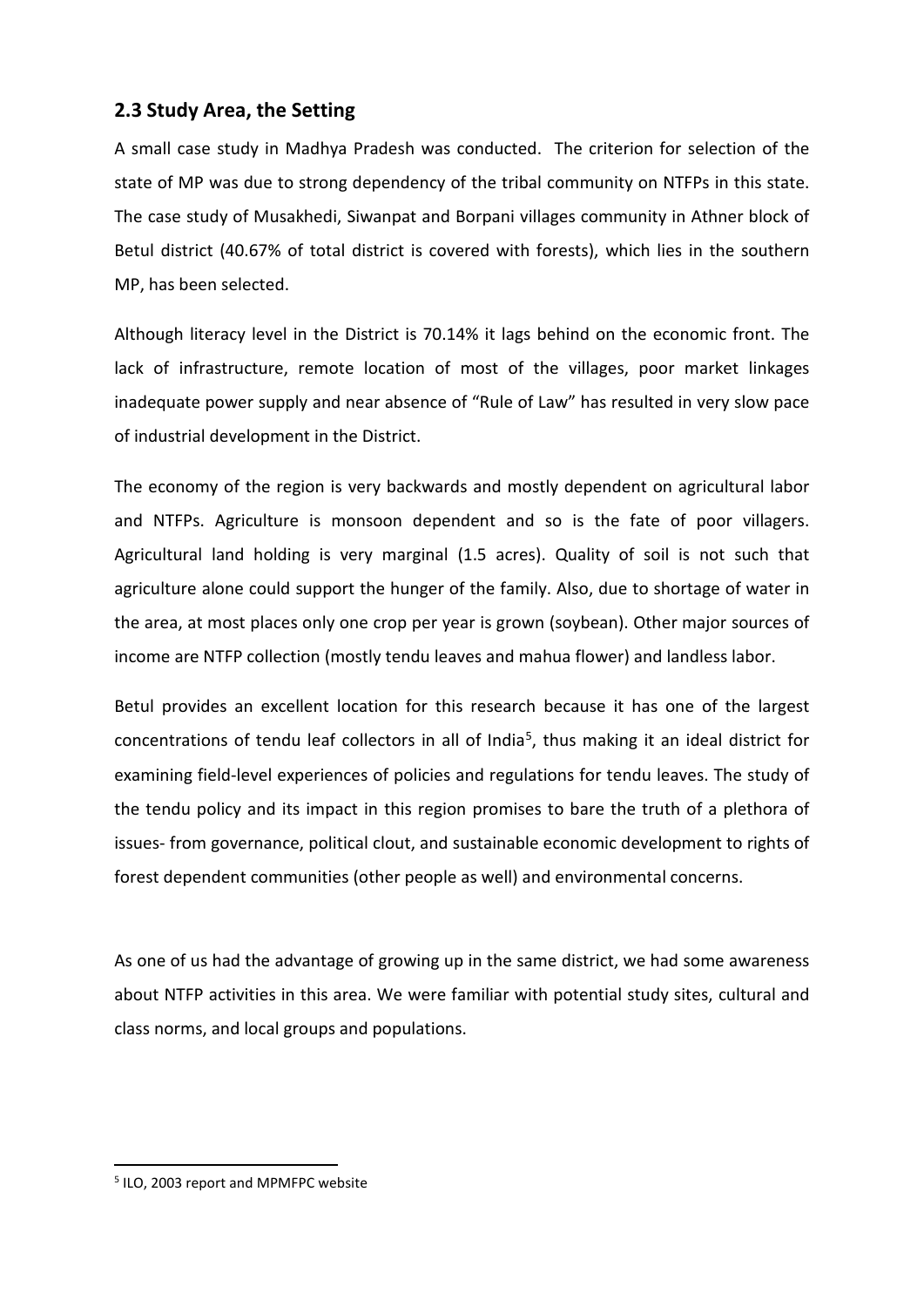# **Table 2.1: Profile of the Studied Villages**

| <b>Contents</b>                                             | <b>Borpani</b> | <b>Musakhedi</b> | <b>Siwanpat</b> |
|-------------------------------------------------------------|----------------|------------------|-----------------|
| Gram Panchayat                                              | Borpani        | Musakhedi        | Musakhedi       |
| Total Population (No. of Households)                        | 684(119)       | 586(112)         | 359(66)         |
| ST (SC) Population                                          | 485(67)        | 287(197)         | 353(5)          |
| <b>Others Population</b>                                    | 132            | 102              | $\mathbf{1}$    |
| <b>Average Family Size</b>                                  | 6              | 5                | 5               |
| Working persons per HH(Inc. children)                       | 5              | 4                | 4               |
| % HH engaged in NTFP collection                             | 37             | 40               | 53              |
| % HH engaged in agriculture                                 | 27             | 28               | 17              |
| % HH engaged in wage earning                                | 36             | 32               | 30              |
| % HH under 'Below Poverty Line'(BPL)                        | 86             | 90               | 95              |
| Literacy status                                             | 47%            | 45%              | 38%             |
| Average land holding size                                   | 1.8 Acres      | 1.5 Acres        | 1.2 Acres       |
| Weekly market & Distance (in km)                            | Athner(8)      | Athner(10)       | Kolgaun(10)     |
| Trading centre (For Tendu Leaves)                           | Tapti          | Tapti            | Tapti           |
| others<br>like<br>Trading<br>(For<br>centre<br>agriculture) | Athner(8)      | Athner(10)       | Kolgaun(10)     |

# **Table 2.2: Economic Profile of the Villages**

| <b>Source Of Income</b>              | <b>Average Contribution To Village Economy</b> |                  |                 |
|--------------------------------------|------------------------------------------------|------------------|-----------------|
|                                      | <b>Borpani</b>                                 | <b>Musakhedi</b> | <b>Siwanpat</b> |
| Agriculture                          | 32%                                            | 30%              | 23%             |
| Agricultural/land-less & other labor | 38%                                            | 35%              | 42%             |
| <b>NTFP</b>                          | 25%                                            | 30%              | 32%             |
| Animal Husbandry and others          | 5%                                             | 5%               | 3%              |

Source: Sarpanchs' Records and calculations based on our survey (Average contribution to the village economy is approximated by taking average of the corresponding calculated figures for the surveyed households).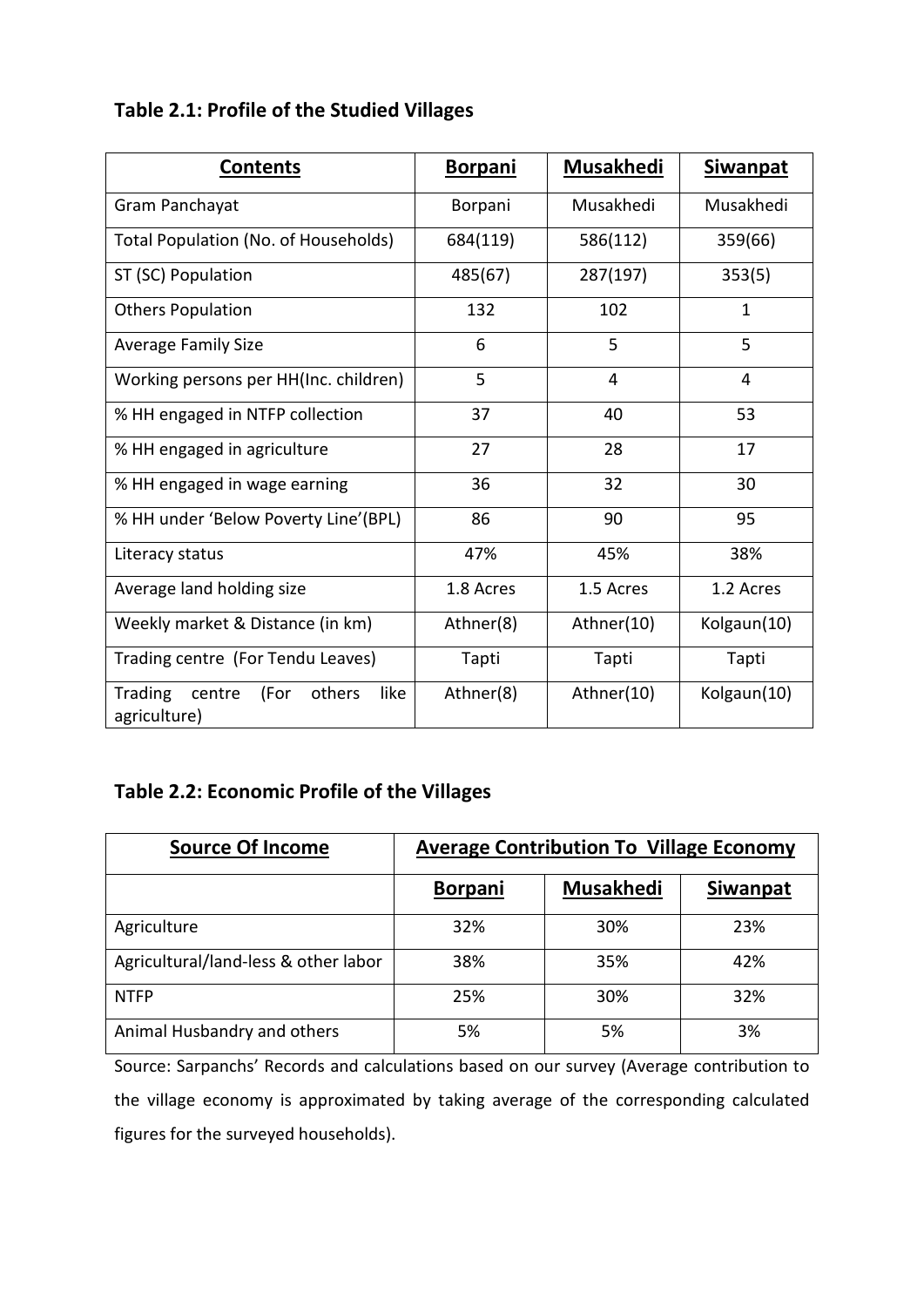| <b>CATEGORY</b>              |            | <b>NUMBER OF HOUSEHOLDS</b> |                  |                 |  |
|------------------------------|------------|-----------------------------|------------------|-----------------|--|
|                              |            | <b>Borpani</b>              | <b>Musakhedi</b> | <b>Siwanpat</b> |  |
|                              | < 1000     | $\overline{2}$              | $\overline{2}$   | $\overline{4}$  |  |
| Income Levels from Tendu     | 1000-2000  | 6                           | 4                | $\overline{7}$  |  |
| <b>Leaves Collection</b>     | 2000-3000  | 11                          | 10               | $\overline{7}$  |  |
| (Per Season)                 | 3000-4000  | $\mathbf{1}$                | $\overline{3}$   | $\overline{2}$  |  |
|                              | >4000      | $\overline{0}$              | $\mathbf{1}$     | $\overline{0}$  |  |
|                              | <40        | $\mathbf{1}$                | $\overline{3}$   | 5               |  |
| Number of Work Days          | 40-50      | 5                           | 4                | 6               |  |
| Spent in Collection Activity | $50 - 60$  | 12                          | 11               | 9               |  |
| (Per Season)                 | $>60$      | $\overline{2}$              | $\overline{2}$   | $\mathbf 0$     |  |
|                              | $<$ 4000   | $\mathbf{1}$                | $\overline{0}$   | $\overline{2}$  |  |
| Income Levels from           | 4000-6000  | 5                           | 6                | 9               |  |
| Agriculture                  | 6000-8000  | 9                           | 10               | 8               |  |
| (Per Year)                   | 8000-10000 | 4                           | $\overline{2}$   | $\mathbf{1}$    |  |
|                              | >10000     | $\mathbf{1}$                | $\overline{2}$   | $\overline{0}$  |  |

# **TABLE 2.3: Profiles of the Household Economic/Work Status**

**Source:** Field survey. Figures are as number of HHs falling in a particular category (20 HHs surveyed from each of the villages).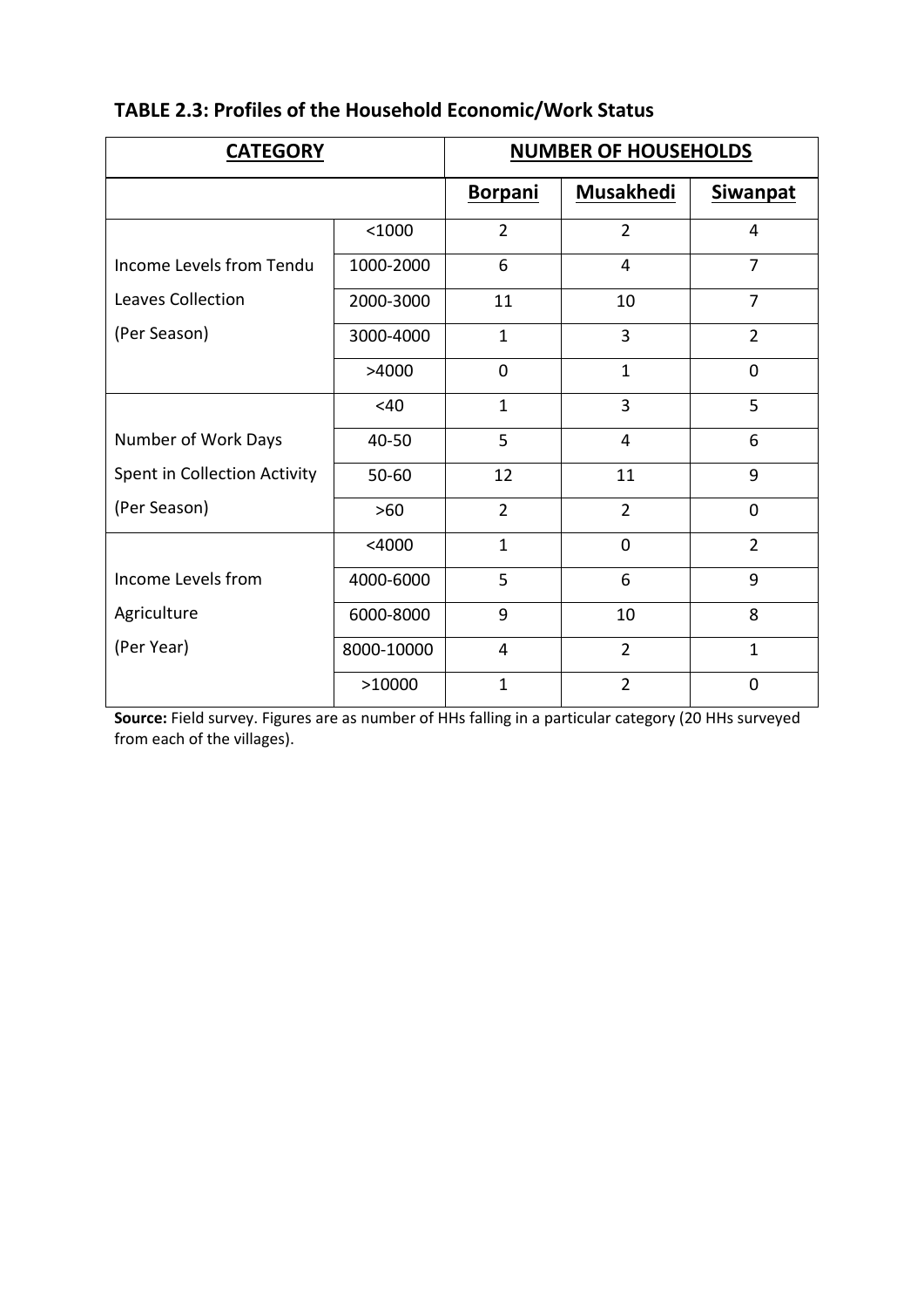# **CHAPTER THREE: NTFP POLICIES AND IMPACTS: A CASE STUDY OF TENDU LEAVES (DIOSPYROS MELANOXYLON)**

### **3.1 Introduction**

Tendu leaves (TL) are one of the most important sources of income for tribal communities and rural people living near forests in central India. They occupy a significant place among all NTFPs. The tree is called Blackwood (Indian ebony), and is of less significance than its shrub, whose leaves are used for making *beedis* (an indigenous cigarette, which uses the tendu leaf instead of paper).

### **3.2 Tendu Leaf: A Source of Livelihood**

Throughout India, tendu leaves and beedis are estimated to provide 106 million person days of employment in collecting activities and 675 million person days in secondary processing<sup>[6](#page-10-0)</sup>. In the state of MP, tendu leaf collection generates, at an average, more than 45 million person days of employment per year for six million poor tribal people and scheduled castes, especially women and children<sup>7</sup>. MP is the largest producer of tendu leaves in the country, accounting for 25% of the country's total production<sup>8</sup>. MP produced nearly 2.5 million Standard Bags<sup>9</sup> (SB) of around 10 million tendu leaves collected all over India[10](#page-10-4) annually.

### **3.3 Tendu Leaf: A Source of Revenue Generation**

Tendu leaf is one of the most valuable and important NTFP from the state's revenue point of view. In the state of MP, the collection and sale of tendu leaves alone fetch the state government the revenue of Rs. 4500 Million $^{11}$  $^{11}$  $^{11}$ . Total turnover of trade in tendu leaves in the state is estimated to be around Rs. 1.845 billion<sup>[12](#page-10-6)</sup>.

<span id="page-10-0"></span> <sup>6</sup> World bank 2006

<span id="page-10-1"></span><sup>7</sup> www.banajata.org

<span id="page-10-2"></span><sup>8</sup> MPMFPC website

<span id="page-10-3"></span><sup>9</sup> 1 standerd bag contains 1000 bundles of 50 leaves each = 50,000 leaves

<span id="page-10-4"></span><sup>&</sup>lt;sup>10</sup> MPMFPC website

<span id="page-10-5"></span><sup>11</sup> Prasad 1998

<span id="page-10-6"></span><sup>12</sup> MPRLP 2006 Report; Saigal et al.,2008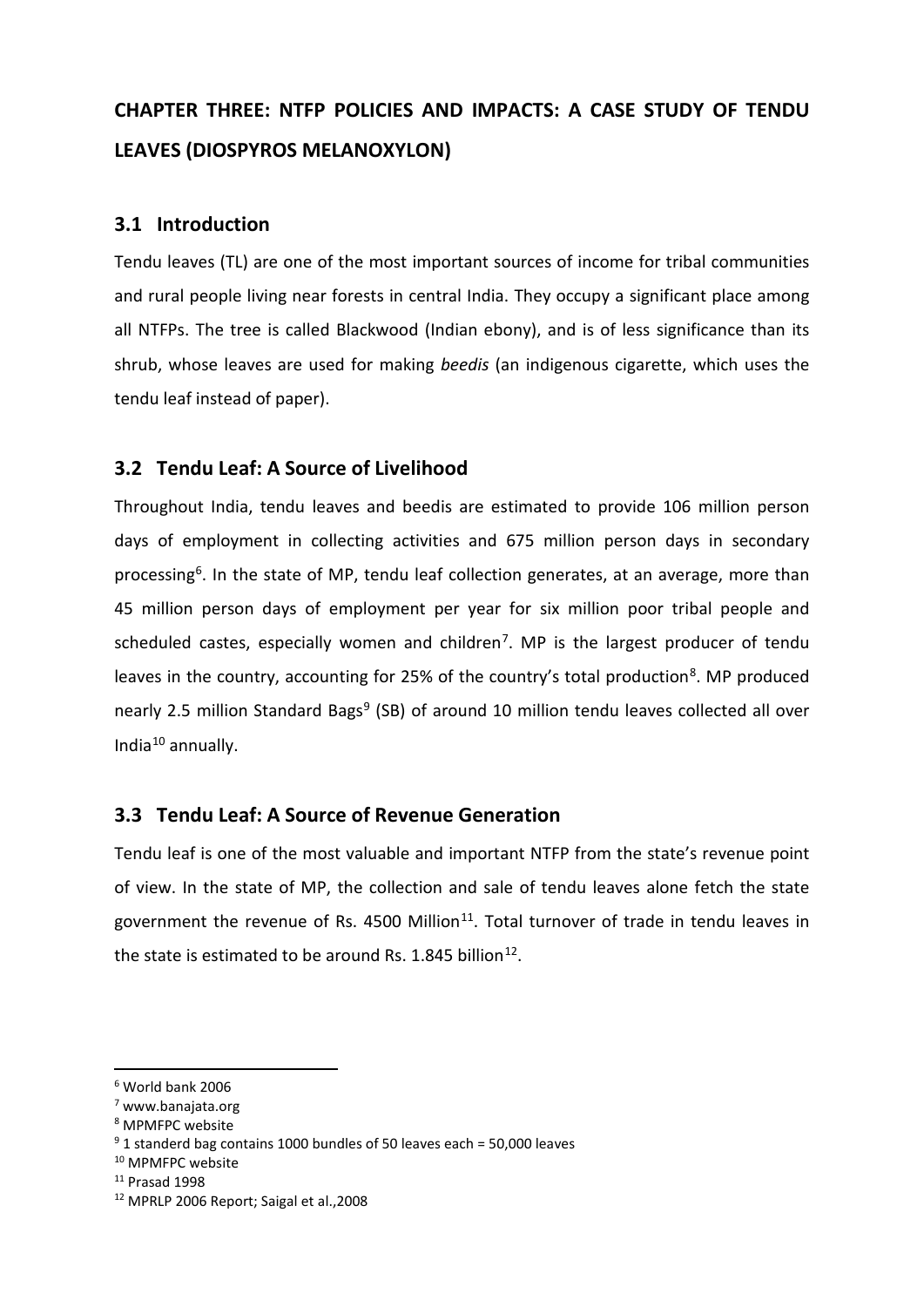### **Potential of Producing Leaves**

The average potential of producing tendu leaves in the study area (Betul) is 90,000 (SB) annually. The annual process of tendu leaf collection starts during February when tendu trees/bushes are pruned to improve the quality and quantity of leaves and matured leaves are collected after about 50/55 days of pruning. Depending on the geographical location of districts, the collection season may commence any time from the second week of April to end of May.

Though officially at any phad, collection period should last at least one month, the study tells that in reality collection is done for only 12-15 days.

#### **The Production Process**

#### **Collection and Processing**

The procedure for collection and processing of tendu leaves has almost been standardised and almost the same procedure is used everywhere.

The process of plucking involves four to five steps- walking to and fro from tendu growing area, plucking of leaves, sorting and tying in small bundles and delivery of the bundles to collection centres. After the collection of leaves at the collection centre, leaves are spread over the ground for drying. After two to three days of drying, the counted bundles are put into gunny bags and finally transported to city centre godowns (brick walled sheds), by local transports like tractor. From city godowns bundles are sold by MPMFPF, the Apex state level organization, to traders and manufacturers. To see the different stages, see photographs below.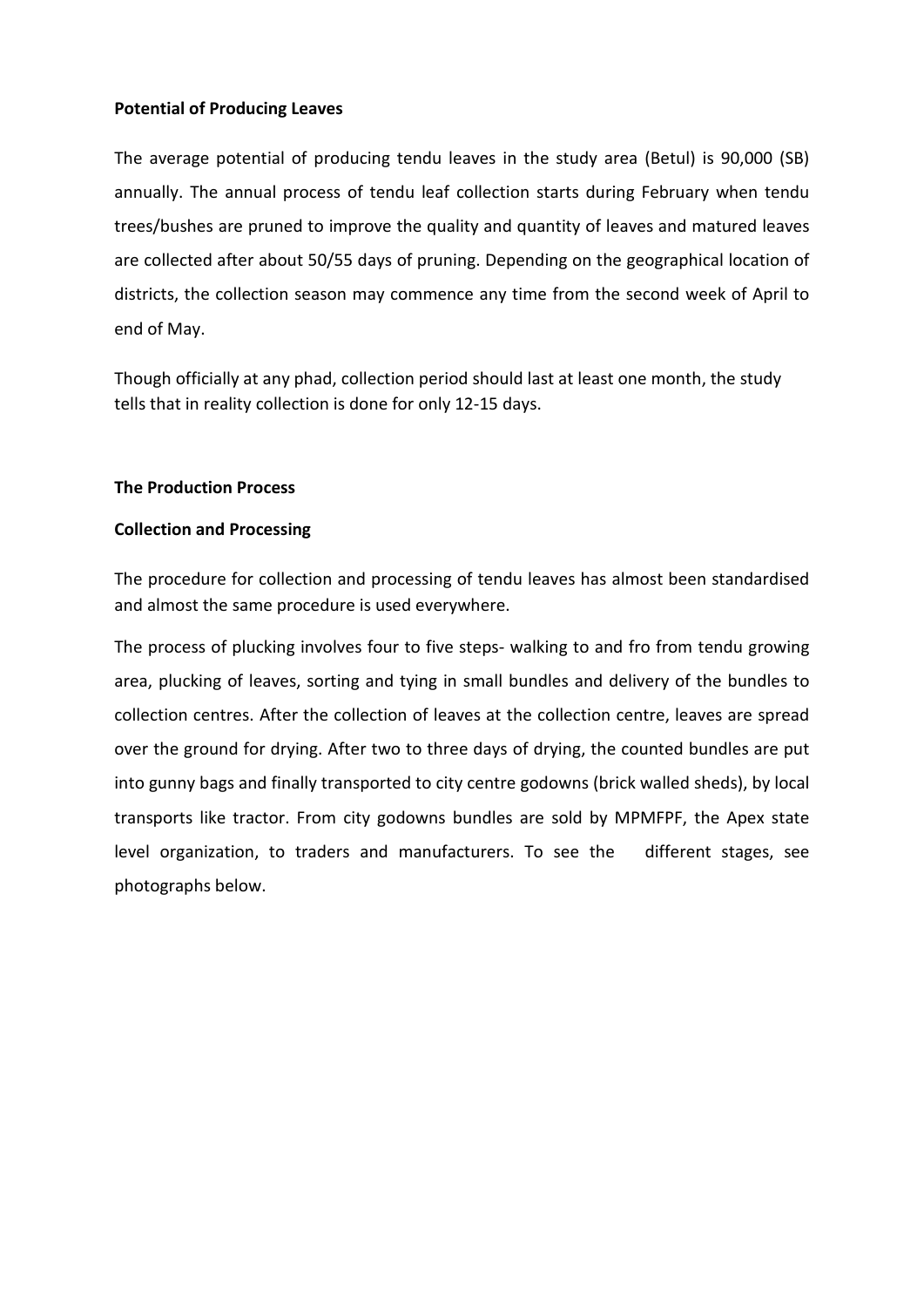



Plucking of leaves from forest. Bringing leaves from forest.



Counting and bundling of leaves at home. Taking bundles of leaves to Phad.

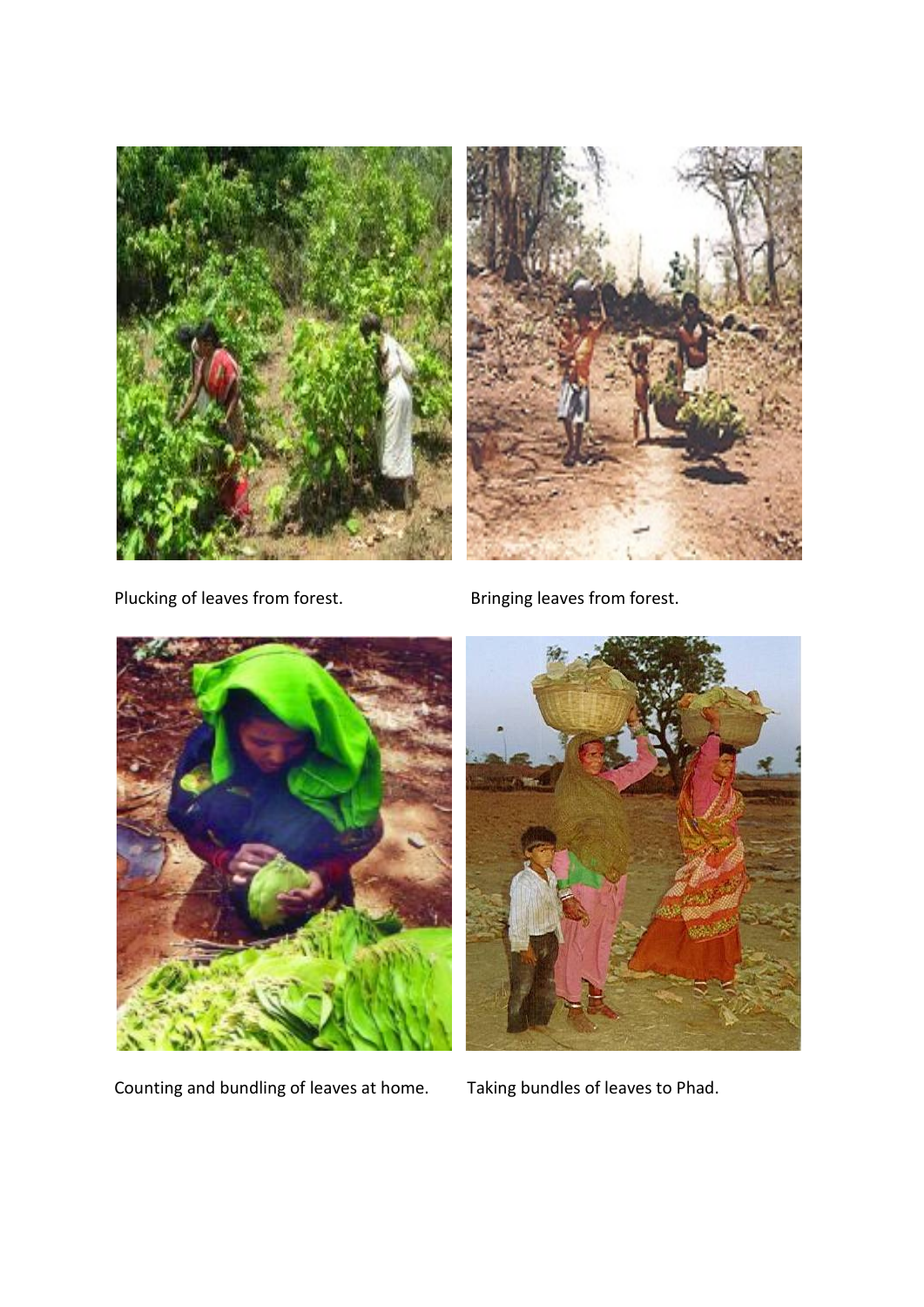

Purchase of leaves at Phad (collection/purchase centre) and spreading them out in the open field for sun drying.

The collection of tendu leaves is done by the Primary Co-operative Societies. There are over 15,000 collection centres in MP[13.](#page-13-0)

### **3.4 Production and Trends**

To know better the trends and different phases of the tendu trade in MP, we must first see the detailed figures of production of tendu leaves since 1989 given in the table below, as posted on MPMFPC website. From 2000 season, figures are for the new state of M.P. Figures in million SB and Rupees.

<span id="page-13-0"></span><sup>&</sup>lt;sup>13</sup> MPMFPC website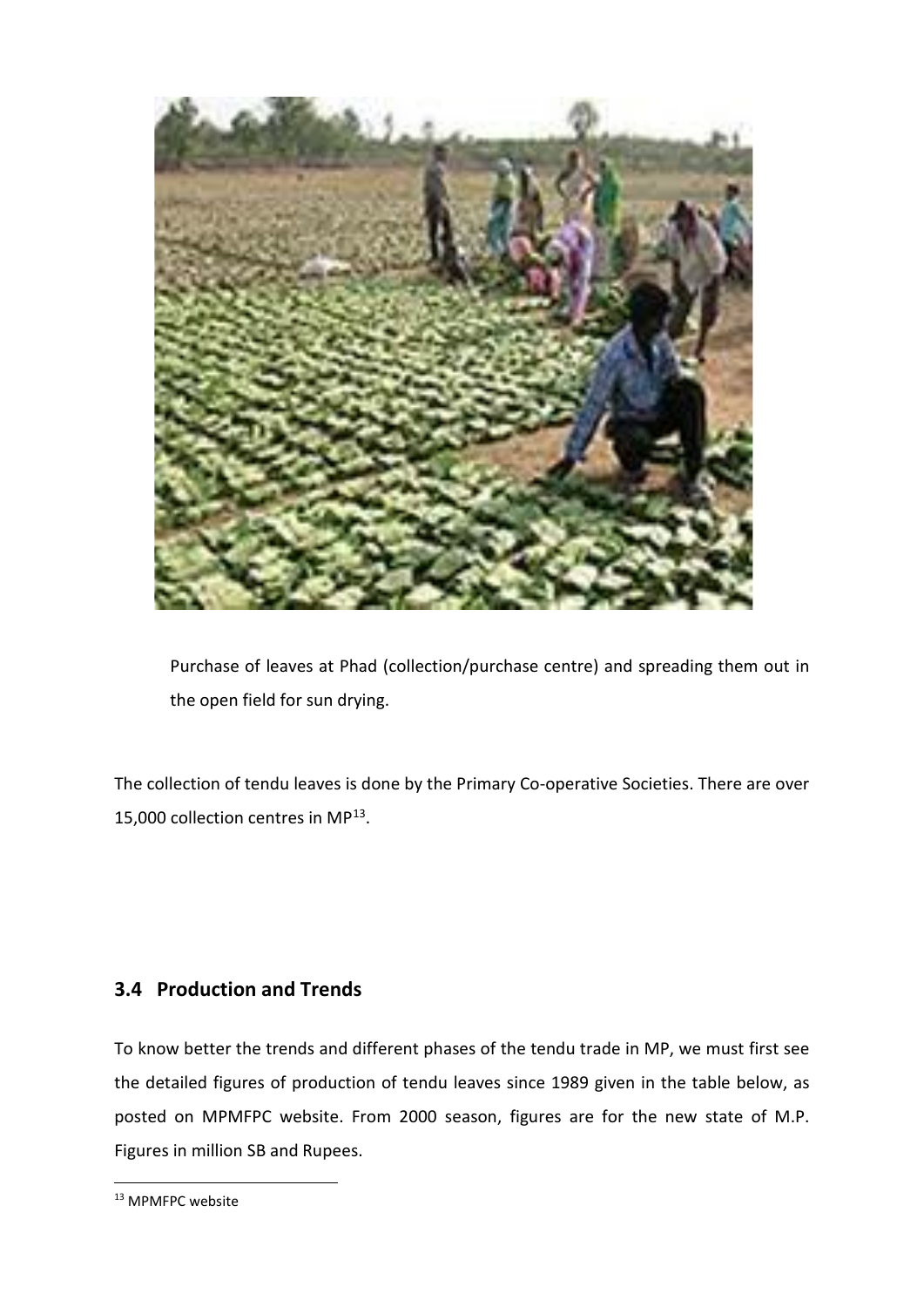|      | Year   Collection   Collection |                 | Collection | Quantity      | Quantity        | Sale          | Expenditure | <b>Net</b> |
|------|--------------------------------|-----------------|------------|---------------|-----------------|---------------|-------------|------------|
|      |                                | Rate per<br>S.B | Wages      | <b>Stored</b> | disposed<br>off | Price         |             | receipt    |
| 1989 | 43.61                          | 150             | 65.42      | 43.58         | 43.58           | 405.15        | 114.70      | 290.45     |
| 1990 | 61.15                          | 250             | 152.88     | 60.57         | 60.57           | 248.47        | 209.12      | 39.35      |
| 1991 | 46.16                          | 250             | 115.40     | 45.79         | 45.79           | 298.07        | 180.00      | 118.07     |
| 1992 | 45.06                          | 250             | 112.65     | 44.64         | 44.64           | 285.99 201.47 |             | 84.52      |
| 1993 | 41.31                          | 300             | 123.93     | 40.98         | 40.98           | 252.77        | 198.29      | 54.48      |
| 1994 | 42.38                          | 300             | 127.14     | 42.08         | 42.08           | 299.40 210.95 |             | 88.45      |
| 1995 | 39.56                          | 300             | 118.68     | 39.36         | 39.36           | 289.39 197.80 |             | 91.59      |
| 1996 | 44.60                          | 350             | 156.10     | 44.43         | 44.43           | 338.85 269.38 |             | 69.47      |
| 1997 | 40.14                          | 350             | 140.49     | 39.95         | 39.95           | 338.69 244.05 |             | 94.64      |
| 1998 | 45.47                          | 400             | 181.84     | 45.23         | 45.23           | 407.66 280.39 |             | 127.27     |
| 1999 | 49.37                          | 400             | 194.20     | 49.12         | 49.12           | 402.20        | 283.87      | 118.33     |
| 2000 | 29.59                          | 400             | 114.78     | 29.49         | 29.49           | 176.31        | 160.08      | 16.23      |
| 2001 | 21.28                          | 400             | 83.09      | 21.22         | 21.22           | 111.05        | 136.07      |            |
| 2002 | 22.74                          | 400             | 89.04      | 22.65         | 22.65           | 165.77        | 143.83      | 21.94      |
| 2003 | 22.25                          | 400             | 87.56      | 22.21         | 22.21           | 152.95        | 140.71      | 12.24      |
| 2004 | 25.77                          | 400             | 101.61     | 25.72         | 25.72           | 167.71        | 145.86      | 21.85      |
| 2005 | 16.83                          | 400             | 66.37      | 16.82         | 16.82           | 131.41        | 106.90      | 24.51      |
| 2006 | 17.97                          | 400             | 71.88      | 17.97         | 17.97           | 151.33 100.56 |             | 50.77      |
| 2007 | 24.21                          | 450             | 108.95     | 24.21         | 24.21           | 373.64        | 136.89      | 236.75     |
| 2008 | 18.25                          | 550             | 100.35     | 18.25         | 18.25           | 211.26        | 136.57      | 74.69      |
| 2009 | 20.49                          | 550             | 112.67     | 20.49         | 20.49           | 265.49        | 149.86      | 115.63     |
|      | 2010 21.24                     | 650             | 138.09     | 21.24         | 21.00           | 330.11 165.81 |             | 164.30     |

**Table 3.1: Data of Tendu Leaves Trade**

"The collection and production of tendu leaves in MP comprises 3 distinct phases. In the first phase (1965-1980), leaf collection ranged between 2 to 3 million standard bags, with a 1% growth rate. The second phase started in 1981 when sharp fluctuations were evident, but collection more than doubled from 3 million standard bags in the beginning of the decade to a record 7 million SB in 1988, with a growth rate of 5.93%. But after the cooperatisation of the trade in 1989, the collection rate fell until 1995"(Prasad et al), and then stabilised between 4-5 million SB. Since 2000 collection has stabilised around 2 million SB.

### **Table 3.2**: **Phases in Collection of Tendu Leaves in MP**

| <b>Phase</b> | <b>Total Period (Years)</b> | <b>Collection Per Year(mil.SB)</b> | <b>Growth Rate</b> |
|--------------|-----------------------------|------------------------------------|--------------------|
| 1965-1980    | 15                          | $2 - 3$                            | $+1.0$             |
| 1981-1988    |                             | $6 - 7$                            | $+5.93$            |
| 1989-1996    |                             |                                    | -1.87              |

Source: Prasad, Shukla and Bhatnagar, 1996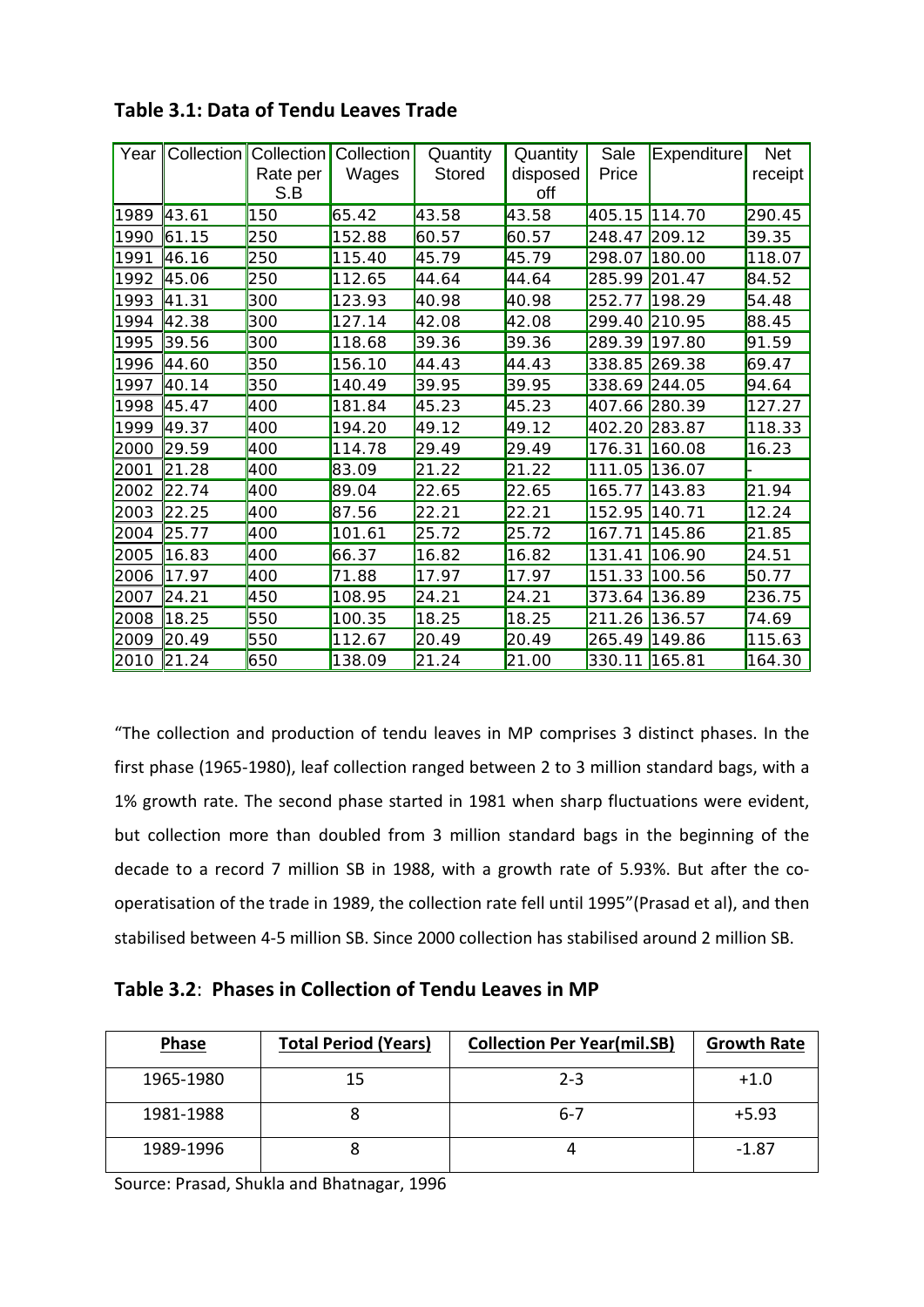### **3.5 Trade Aspects and History**

#### **3.5.1 The Nationalization of Tendu Leaf**

The 1960s was the first decade when governments realized the commercial value of tendu leaves in MP. Initially, the leaves were sold un-plucked to the contractors through the employment of local people as laborers<sup>[14](#page-15-0)</sup>. However, the government observed that the contractors were cheating both the government (by under reporting and over harvesting) and the laborers (by underpaying)<sup>15</sup>. Therefore, in 1964 the state government nationalized the trade in tendu leaves with the twin objectives of ensuring the maximum revenue for the government and procuring better returns to the tribal collectors.

#### **3.5.2 Lump-sum Payment System**

After nationalization, government appointed agents collected and delivered the produce to buyers. But the agents and buyers were from the same business interests, and thus underreported and misrepresented the collection and sale figures to cheat the government's royalties<sup>16</sup>. Hence, the loss of government revenue and collectors' wages continued unabated. Therefore, the government shifted to the lump-sum payment system in 1980 that resulted in an increase of production and government royalties<sup>[17](#page-15-3)</sup>. This addressed the issue of the government's revenue loss to some extent but the problem of exploitation of the collectors by government agents still remained<sup>18</sup>.

#### **3.5.3 Madhya Pradesh Minor Forest Produce Cooperative Federation (MPMFPCF)**

In order to address the issue of exploitation, the government decided to promote cooperatives of leaf collectors and created the MPMFPCF in 1984 and developed a threetier structure consisting of a Primary Cooperative Society (PCS) at the village level, District Union at district level and Federation at state level<sup>[19](#page-15-5)</sup>. The federation became fully operational in 1989<sup>[20](#page-15-6)</sup>. Following a tiered structure, the federation, which is organized as a

<span id="page-15-0"></span> <sup>14</sup> Saigal et al.,2008

<span id="page-15-1"></span><sup>15</sup> Saigal et al.,2008

<span id="page-15-2"></span><sup>16</sup> Down to Earth Vol:Feb, 2003

<span id="page-15-3"></span><sup>17</sup> Lal and Dave 1991

<span id="page-15-4"></span><sup>18</sup> Saigal et al.,2008

<span id="page-15-5"></span><sup>19</sup> www.banajata.org

<span id="page-15-6"></span><sup>20</sup> www.banajata.org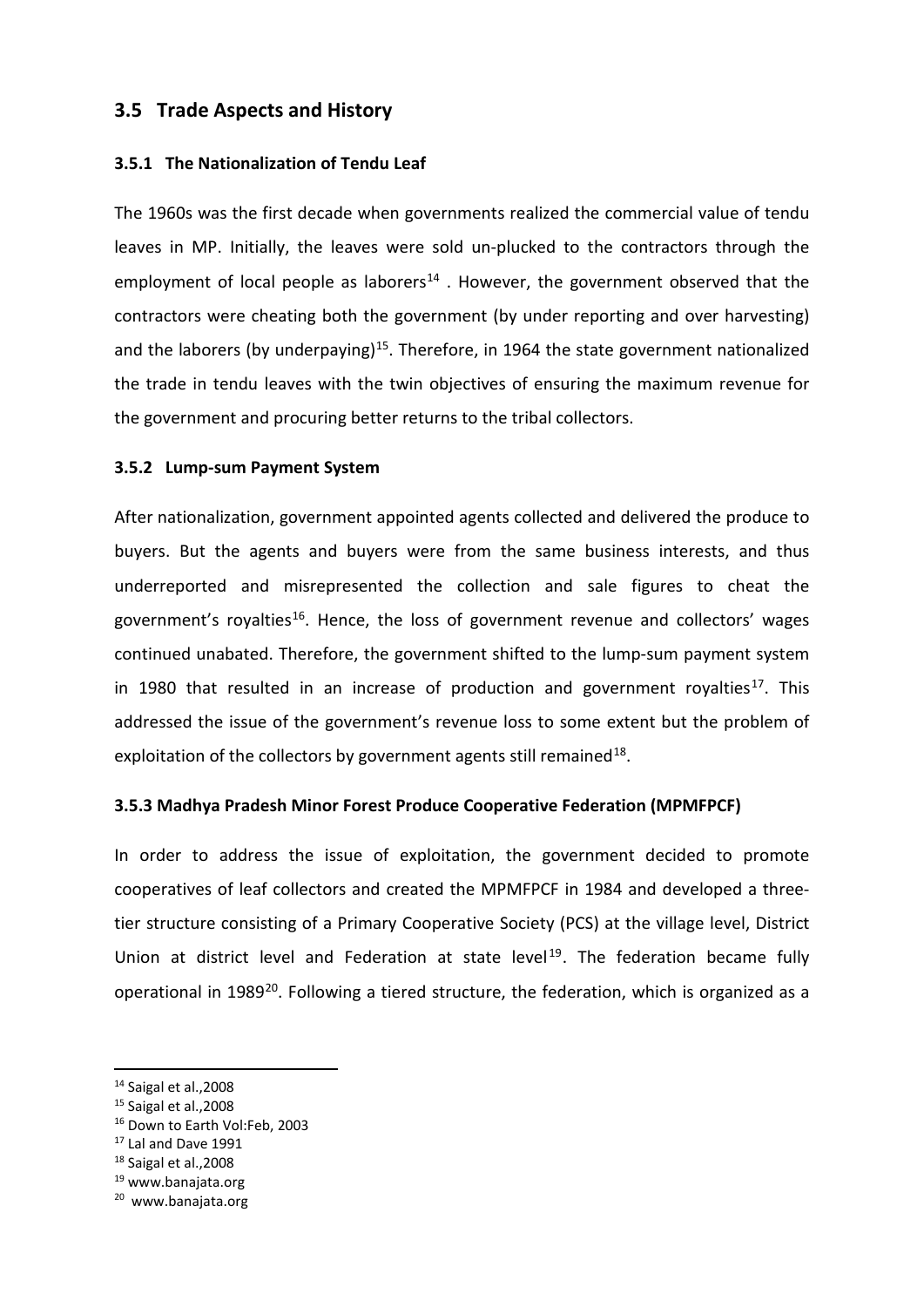cooperative, is comprised of 1,947 primary cooperative societies<sup>[21](#page-16-0)</sup> in which all the NTFP collecting families are members, formed into 58 district cooperative unions, and an apex federation at the state level – MPMFPCF.

#### **3.5.4 Empowerment of PRIs (Panchayati Raj Institutions)**

The 73<sup>rd</sup> Amendment to the constitution has provided for the devolution of power to the PRIs<sup>22</sup>. In landmark legislation, the parliament enacted the provisions of the Panchayats (Extension to Scheduled areas) Act (PESA) in 1996, which has provided for endowing Panchayats at the appropriate level with the ownership of NTFPs<sup>23</sup>. Consequently, in 1998, an executive order was passed in MP to implement the PESA $^{24}$  $^{24}$  $^{24}$ . Under this, the net profit of the tendu trade was to be returned as bonus to the collectors, the "owners" of NTFP under PESA<sup>25</sup>. Now, according to PESA, 60% of the net profit should go directly to the primary collectors as incentive wages, 20% to the primary cooperative societies for infrastructure development, and the remaining 20% is to be used for the purpose of regenerating forests and the development of NTFP resources<sup>[26](#page-16-5)</sup>.

### **3.5.5 Impact of Policy on the Production of Leaf and Poor Gatherers**

Research suggests that the production level and incomes from the sale of NTFPs declined severely in MP state following nationalization and cooperatisation<sup>[27](#page-16-6)</sup>. For example, production of tendu leaves in MP declined from 4.361 million SB in 1989 to 2.124 million SB in 2010 – a decrease of 51.29%. Also research suggests that nationalization is significantly reducing the remuneration to collectors of NTFPs<sup>[28](#page-16-7)</sup>.

Further, nationalization leaves a space for the black market, where traders sell and supply produce illegally just to make a large profit<sup>29</sup>. All these factors ultimately hamper incomes of underprivileged primary gatherers severely.

<span id="page-16-0"></span><sup>&</sup>lt;sup>21</sup> With a total membership of 5 million MFP gathers

<span id="page-16-2"></span><span id="page-16-1"></span><sup>&</sup>lt;sup>22</sup> Gol website<br><sup>23</sup> MPMFPCF website

<span id="page-16-3"></span><sup>24</sup> GoMP website

<span id="page-16-4"></span><sup>25</sup> Down to Earth Vol: 11 Issue: 20030228 Feb 2003

<span id="page-16-5"></span><sup>26</sup> MPMFPCF website

<span id="page-16-6"></span><sup>27</sup> See also Campbell et al.,1995; Tiwari, 2006

<span id="page-16-7"></span><sup>28</sup> See also Campbell et at al.,1995

<span id="page-16-8"></span><sup>&</sup>lt;sup>29</sup> As in case of tendu trade leaf is going to other state like Andhra Pradesh where traders get higher profits. Based on the telephonic interview with a trader.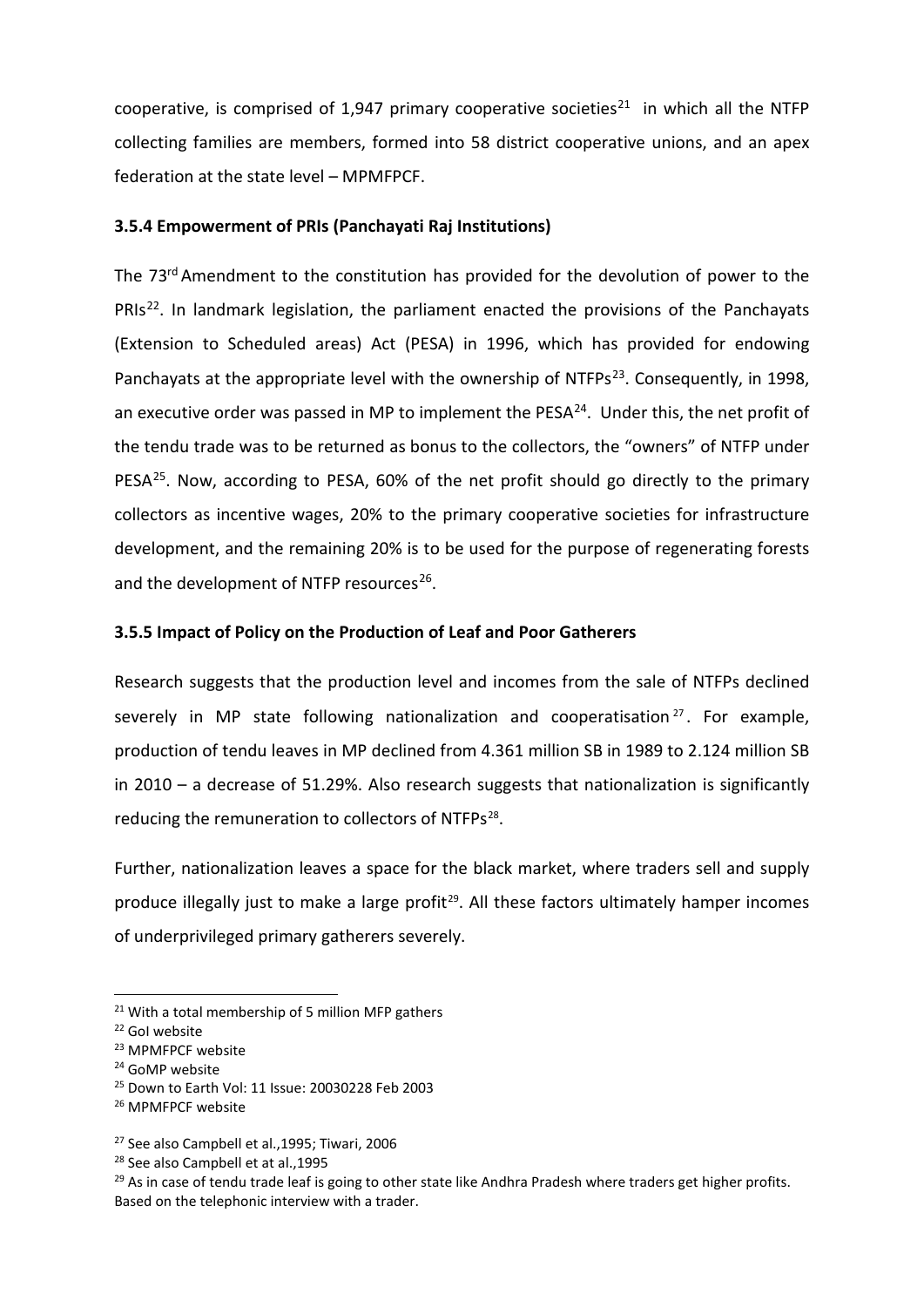### **3.6 Critical Points/Findings**

#### **3.6.1 Devolution of Power to Local Communities**

No doubt, the nationalization of tendu has laudable objectives. However, findings suggest that neither the cooperative structure nor the provision of PESA were implemented truly<sup>30</sup>. After cooperativisation of the tendu trade, the MFP Federation became a "cash cow", and the government did not in reality surrender control in the way that was mandated. For example, as told by surveyed people, the administrative control of the three-tiered cooperative structure is still with the forest department, as primary cooperatives are largely excluded from the decision making process of the tendu trade. As per the survey done, primary collectors and cooperatives are not aware and not informed about the rules and regulations of the tendu trade. In fact, 27 years since its creation (MFP Federation), the members of the state-level coordinating body are nominated, not elected (from survey) $31$ . Further, there remains no role for PRIs and NGOs since tendu leaf is a nationalized product and the MFP Federation has a monopoly to deal with the tendu leaf collection through authorized agents. Even in the case of price fixing, the district unions and the primary collectors do not have any role (from survey).

#### **3.6.2 The Current System of Benefit Sharing is Inefficient**

Although the objective of the MPMFPC Federation is to provide the maximum benefit to collectors, the question of whether or not the profit reaches collectors is concerning. The ground reality tells that collectors are hardly able to get 30- 35% of the total bonus amount. (As per latest official data from MPMFPCF website, in Betul region average sale rate was Rs.222.63 per bag. If wage rate of gatherers, i.e., Rs.65 is subtracted, Rs. 157.63 would be total bonus per bag and hence Rs.94.57 (=157.63\*60%) per bag should be the bonus meant for gatherers) In fact, they are not able to understand system and policies because of a general lack of education and knowledge. The operation is completely non-transparent to the primary collectors and most of the collectors are misinformed and exploited. The managers give bonus amounts as per their will and villagers have no idea what's their

<span id="page-17-0"></span><sup>&</sup>lt;sup>30</sup> Down to Earth, Feb 2003

<span id="page-17-1"></span><sup>&</sup>lt;sup>31</sup> Also see Down to Earth, Feb 2003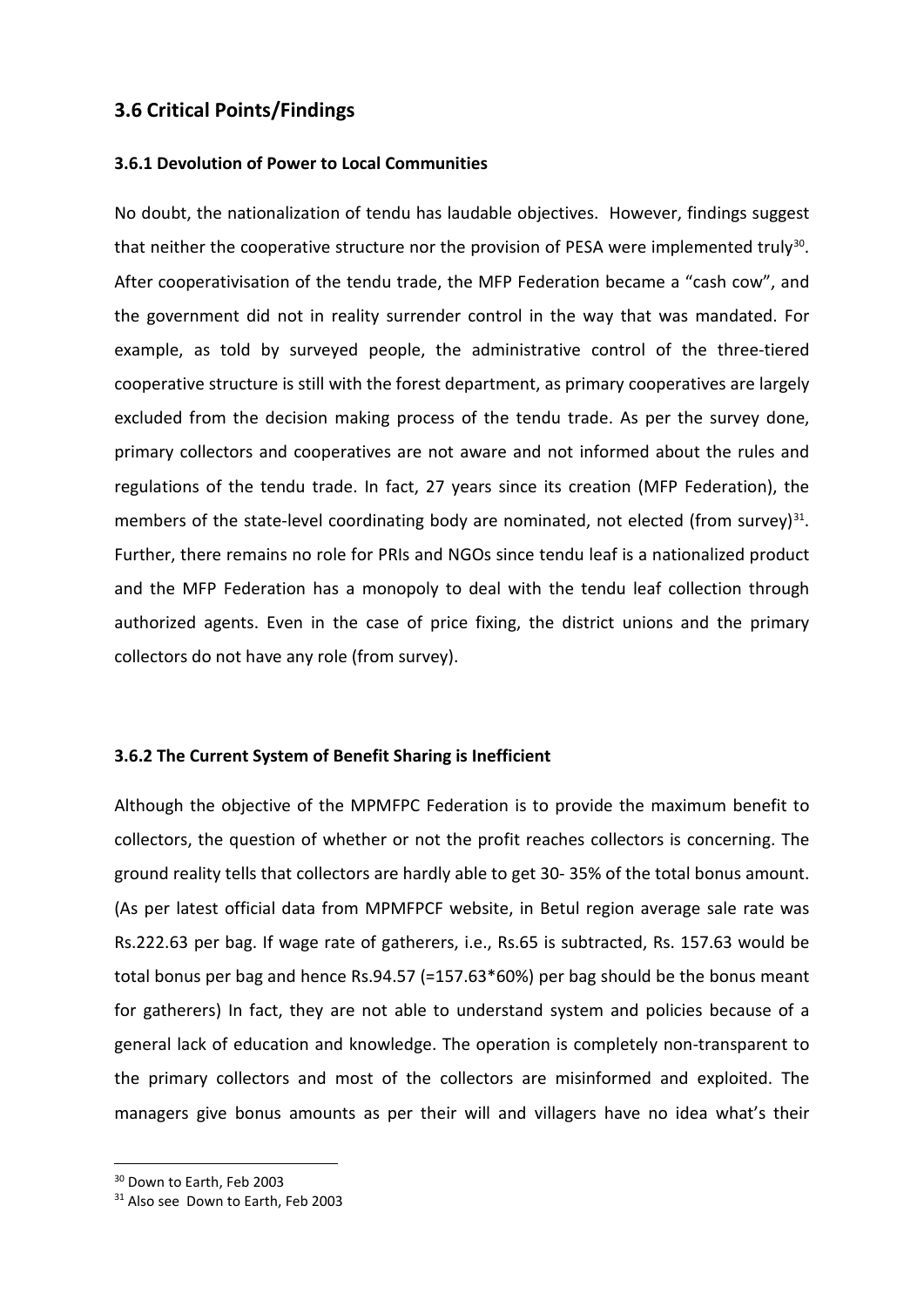rightful claim. Field research suggests that villagers are not clear on the actual sharing ratio or how the actual revenue share is derived. The ground reality reveals the fact that the tendu trade policy treats the poor pluckers as mere wage labourers (as against the spirit of PESA, official website of MPMFPC calls bonus as-"Incentive Wages To Tendu Leave Pluckers") and not owners of the produce. Poor collectors are being denied their due share of profit and dignity to which they have a rightful claim.

### **3.6.3 Gross Ignorance about Policies for Gatherers**

"A group insurance scheme for the Tendu leaves pluckers was launched in 1991. It is the biggest insurance scheme of its kind in the whole of Asia. All tendu leaves pluckers between 18 and 60 years of age (about 24 lakh) are insured free of cost under this scheme. The scheme is run by the Life Insurance Corporation of India. Following insurance amounts are paid under this scheme.

- In case of death of any plucker covered under this scheme, his nominee is paid Rs. 3500/-.
- In case of disability due to accident, the plucker is paid an amount of Rs. 12500/-
- In case, the death or permanent disability caused is due to accident, the amount of insurance is Rs. 25000/-.

Till now, 207445 claims have been settled and an amount of Rs. 82.07 Crores paid to the nominees of the deceased pluckers."[32](#page-18-0)

Given the level of corruption and opportunism in the system and ignorance on behalf of deprived tribals, it's not surprising that only two people in all three surveyed villages had heard about this insurance policy (only heard that there is something like such scheme but didn't know). No hard guesses where the money is going.

<span id="page-18-0"></span> <sup>32</sup> MPMFPCF website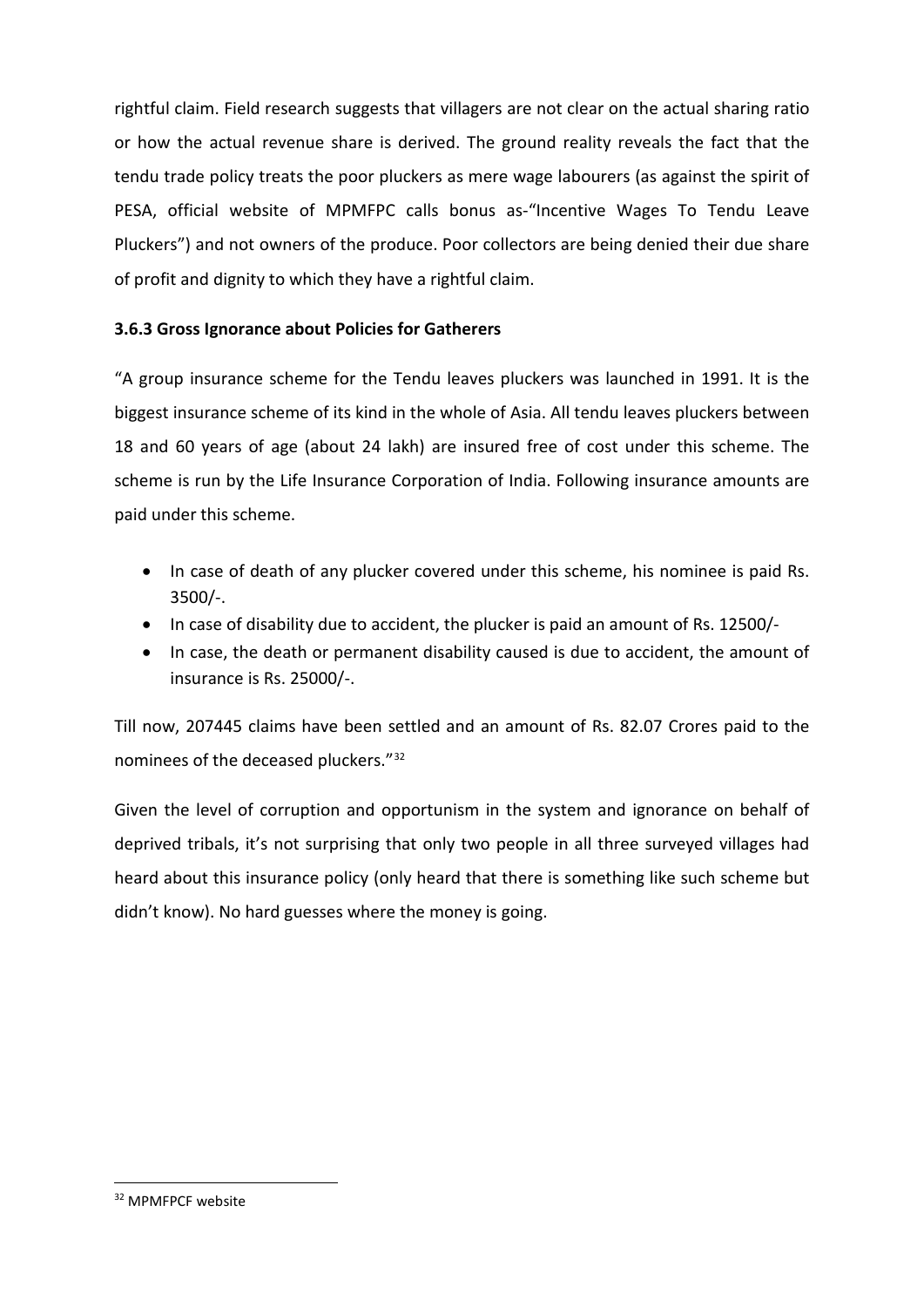| SURVEY TABLE SHOWING PEOPLES' AWARENESS ABOUT CRITICAL THINGS |  |
|---------------------------------------------------------------|--|
|---------------------------------------------------------------|--|

| <b>Awareness About</b>             |           | <b>Borpani</b> | <b>Musakhedi</b> | <b>Siwanpat</b> |
|------------------------------------|-----------|----------------|------------------|-----------------|
|                                    | Yes       | 70             | 80               | 65              |
| <b>Official Collection Rate</b>    | No        | 30             | 20               | 35              |
|                                    | Not Clear | $\overline{0}$ | $\overline{0}$   | $\overline{0}$  |
|                                    | Yes       | $\overline{0}$ | $\mathbf 0$      | $\mathbf 0$     |
| Incentive-wages to Pluckers        | <b>No</b> | 5              | 0                | $\overline{0}$  |
|                                    | Not Clear | 95             | 100              | 100             |
|                                    | Yes       | $\overline{0}$ | $\overline{0}$   | $\overline{0}$  |
| <b>Group Insurance Policy</b>      | <b>No</b> | 95             | 95               | 100             |
|                                    | Not Clear | 5              | 5                | $\mathbf 0$     |
| Election in & Powers of            | Yes       | 15             | 20               | 10              |
| <b>Primary Cooperative Society</b> | <b>No</b> | $\overline{0}$ | $\mathbf 0$      | $\mathbf 0$     |
|                                    | Not Clear | 85             | 80               | 90              |
| Proceedings and Powers of          | Yes       | $\mathbf 0$    | $\mathbf 0$      | $\mathbf 0$     |
| Gram Sabha                         | <b>No</b> | $\overline{0}$ | 0                | $\overline{0}$  |
|                                    | Not Clear | 100            | 100              | 100             |
|                                    | Yes       | $\overline{0}$ | $\overline{0}$   | $\overline{0}$  |
| <b>Provisions of MGNREGA</b>       | <b>No</b> | $\mathbf 0$    | $\mathbf 0$      | $\overline{0}$  |
|                                    | Not Clear | 100            | 100              | 100             |
| Govt. Policies of Free Health      | Yes       | 10             | 5                | $\mathbf 0$     |
| Care, Housing Subsidy etc.         | No        | 15             | 15               | 20              |
|                                    | Not Clear | 75             | 80               | 80              |

**Source:** Field survey. Figures are in percentage of the HHs surveyed (20 HHs surveyed from each of the villages).

A 'Yes' means correct knowledge about the scheme.

'No' means no idea at all whereas.

'Not Clear' means either heard about it and/or know very few details correctly.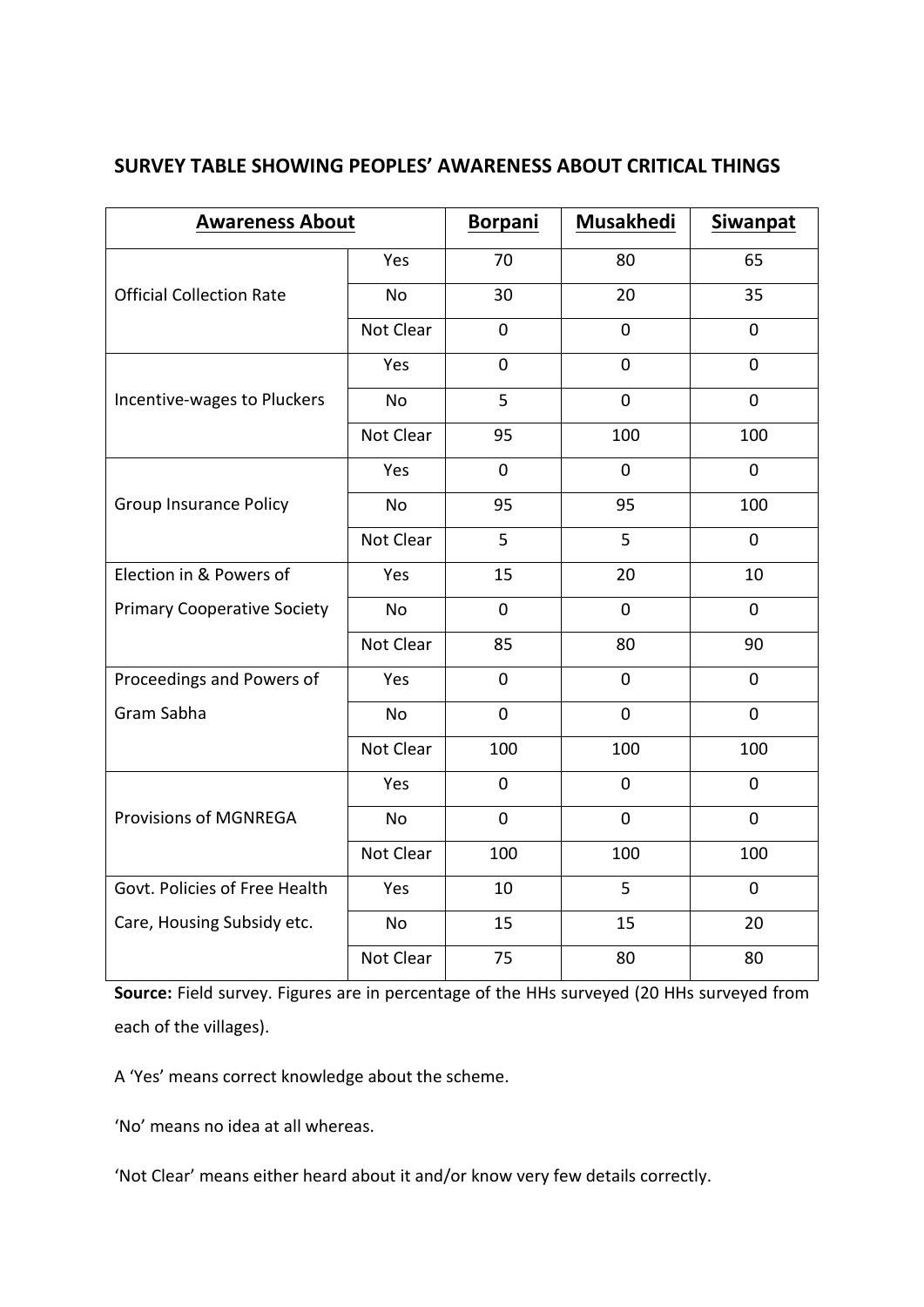### **3.6.4 The Poverty of Gatherers**

Tendu leaf collection is not a very remunerative activity<sup>33</sup>. Although nationalization has allowed the government to set a standard procurement rate for collectors, the ground reality suggests that collectors are hardly, if ever able to get the official minimum wage for their work.

According to local collectors in the studied villages, despite the official rate being Rs.65 per 100 bags(100\*50=5,000 leaves), they are paid with the rate of Rs.60. This shows that pluckers get a price that is up to 10% lower than the government norm. This highlights the stark reality of the chronic under-payment to tendu leaf collectors in MP, even within the government controlled trade process.

The collection centers accept leaves only for a certain period of time decided by the government. The phad munshi<sup>[34](#page-20-1)</sup> and the contractor however keep discontinuing the collection process several times and as a result out of 30 days' official time for the process, it goes only for 12-15 days. According to villagers, this is one of the major reasons making tendu collection non profitable. However, poor collectors are usually helpless in this process and left with little choice except to wait for the God to do justice.

#### **3.6.5 Real Scenery of the Village- State of Lawlessness**

Perhaps the grip of the corruption (financial & moral) on whole system can best be gauged in this part of the country.

*Agricultural and Banking*: Agricultural land holding is very marginal (1.5 Acres). Credit is easily available but by sucking poors' hard toiled income. One gets money either by paying big advance bribes to cooperative banks {**1000/- for taking a loan of 8000/-**} or other banks {**20% of the principal sanctioned for KCC[35](#page-20-2) in local branch of Central Bank of India**} or by paying big interests to local *baniyas* after the crop season {**returning 1500/- for borrowing 1000/- for six months**}. State government had decided some relief allowances (1500-2300/ per household in the area) after the drought last year. But corrupt bank manager and his agents didn't feel shame in asking 250-300/- for clearing checks and even aware people after trying their way did give in to this demand.

<span id="page-20-0"></span><sup>33</sup>Interview. See also- Saigal et al., 2008

<span id="page-20-1"></span><sup>&</sup>lt;sup>34</sup> Collection centre clerk

<span id="page-20-2"></span><sup>&</sup>lt;sup>35</sup> KCC is heavily subsidized loan from state government for agricultural purposes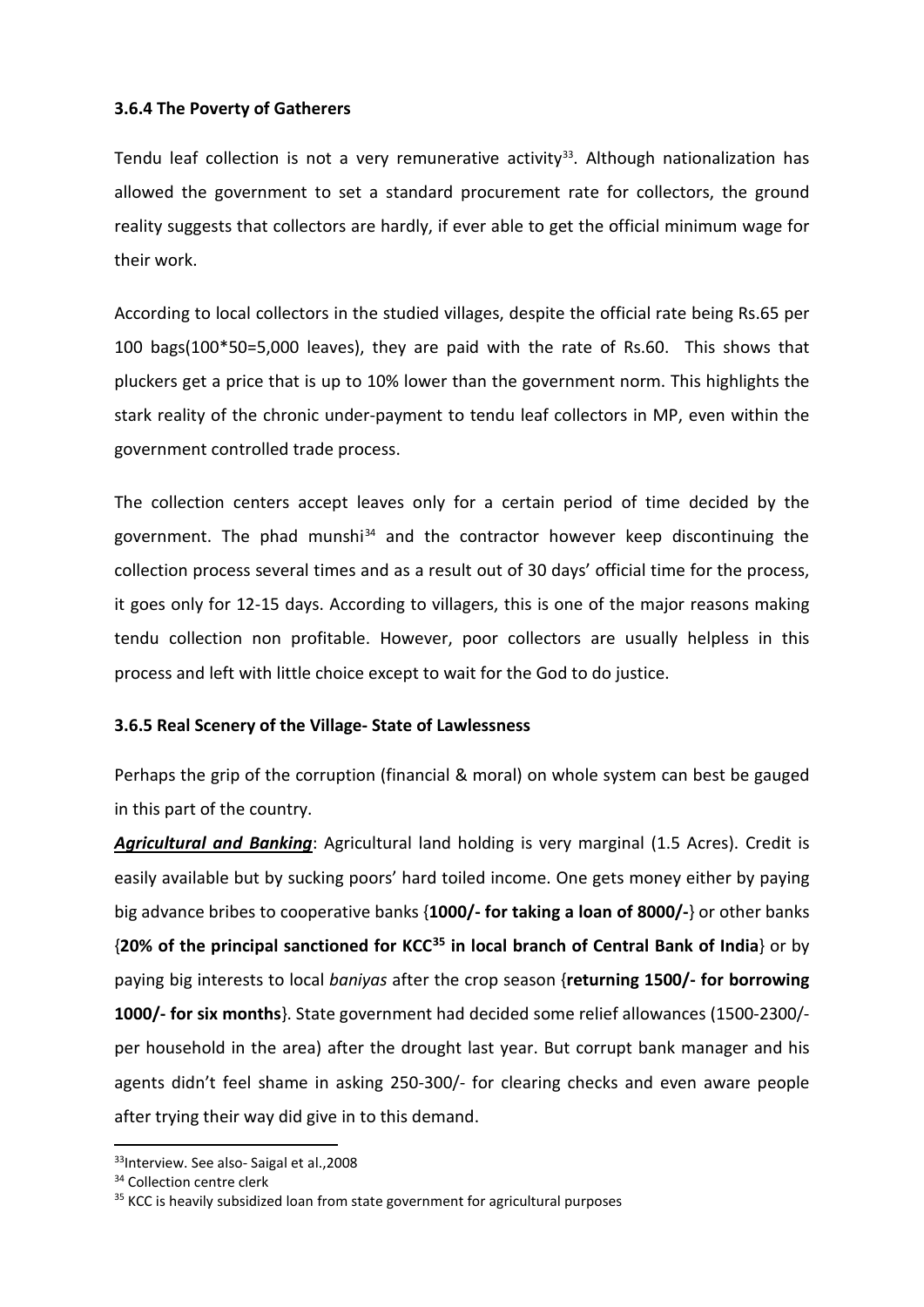*MNNREGA*: Though both center and state governments remain in constant tussle to take the credit for magical effects of NREGA into their coffins, the reality of ground bares it all. Our survey found that people could not get work for more than 30-40 days in a year. Forget about the allowances, they didn't get even their full wages for the works completed. **For works on the digging water wells, all villagers were paid as little as 39/- per day.** They tried to raise voice but the complexities in the process, cost of going to district offices again and again and total absence of "Rule of Law" suppressed the voices as always. Nobody in any of the surveyed village had any bank pass book (which is mandatory for all job card holders, officially) and everybody is paid by showing job card in the bank!! No wonder where the loot is going.

*Health and Education*: None of the studied villages had even a single primary health centre or a practicing doctor. Govt. flagship programs like ICDS hardly come here. Education is no better. School buildings are deceptive of education and child development. Most of the teachers remain absentee most of the time of a year. Apparently no action could ever be taken against them mainly because of lack of care on part of Panchayat and also because the teachers know which officers to contact.

**Other Government Policies**: The "Corruption Raj" in the entire area blocks every single welfare scheme meant for poor. For example, like many others, one family had applied and urged several times over the last one year for monetary grant announced by government for house-repairing to BPL card holders. Sarpanch has been refusing their plea on the grounds that they'll drink liquor with the money. It should be noted that his claim is actually "what if" argument and nobody among tendu leaves' pluckers has ever been able to get this money. And given the situation of his house in the hilly terrain, as we saw and as he described too, he would have to keep awake in rainy nights with a *Phawda* in the hands and a *Loolgi* on the body, to save his house from heavy incoming water from the road above.

**Selling of Firewood**: Tribals cut fire-woods from jungle and with heavy load on the heads walk ten kilometers to reach weekly bazaar of Athner or Kolgaun. This fetches 50-65/- for the family and the poor little kids (who too carry the wood loads- *lakdi ke gatthe*).

*Large Scale Unemployment*: Unavailability of the work in nearby villages and towns coupled with heavy transporting cost to Betul make living increasingly difficult. They get manual labors not more than four days a month. For school drop-out kids, available jobs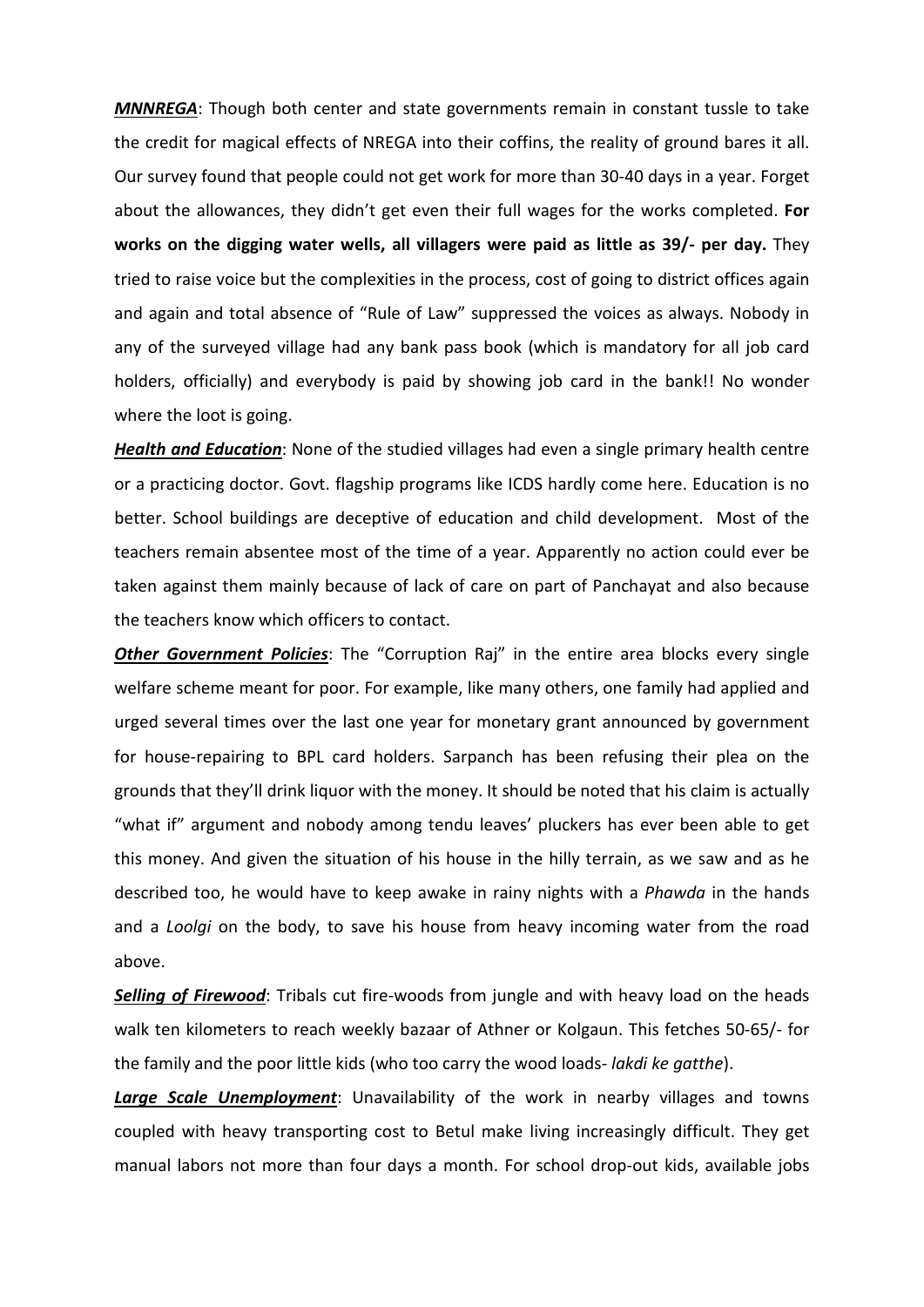are either of cattle grassing in bigger villages or at tea stalls in Betul or Athner. A very few young men who are in "job" are agricultural helpers (*naukar*) in the bigger villages in area. *Unjustified Returns to Labor*: A *naukar* earns Rs. 15000-20000 for one year of tiring bonded labor in the fields and for caring cattle stocks. For a family, around 45-50 work-hours put in by the entire family for tendu leaves collection fetches some Rs. 180-240 in a day.

#### **3.6.6 Revenue Vs Poverty alleviation**

Looking at the huge benefits made by the state government of MP from the leaf trade, there is no doubt that if the profit is shared equitably with the hundreds of thousands of poor gatherers who are involved in leaf collection, important steps would be made towards poverty alleviation and the improvement of the poor's livelihoods. However, an analysis of the ground reality reveals that the state does not possess such an intention (of equitable profit sharing) and, in practice, the major thrust area of tendu leaf policy has been revenue maximization and not the welfare of the poor gatherers<sup>36</sup>. This is, of course, despite the fact that, according to PESA (1996), complete rights over minor forest produce is reserved for the Panchayat. Under this act, since ownership rights are with the PRI, all the benefit must go to the communities. Thus, in the case of tendu, the distribution is 60 per cent of the net profit to the collectors, 20 per cent to the primary co-operative society and 20 per cent for the regeneration of the forest (by the FD). But examining carefully, one finds that FD is straightaway taking 40 per cent, as these primary cooperative societies are controlled by FD personnel in reality. Added to that, the actual distribution to the collectors, which is given as a bonus, is not more than 35 per cent of the total cake size.

#### **3.6.7 Ecological Aspects**

Pruning is a very important activity that enhances the productivity and quality of leaves. This field study suggests that no proper pruning activity has been carried out in the study area, as well in nearby areas. It's for around 15-20 years in some areas. Although money is always sent by the state government to hire local labours for pruning the trees, our research found that this money is engulfed by the local forest department and its agents.

<span id="page-22-0"></span><sup>&</sup>lt;sup>36</sup> As per available data in 2001, 60% the total forest revenue collected from tendu leaf and state of MP earned INR 4500 million (Prasad, 2006)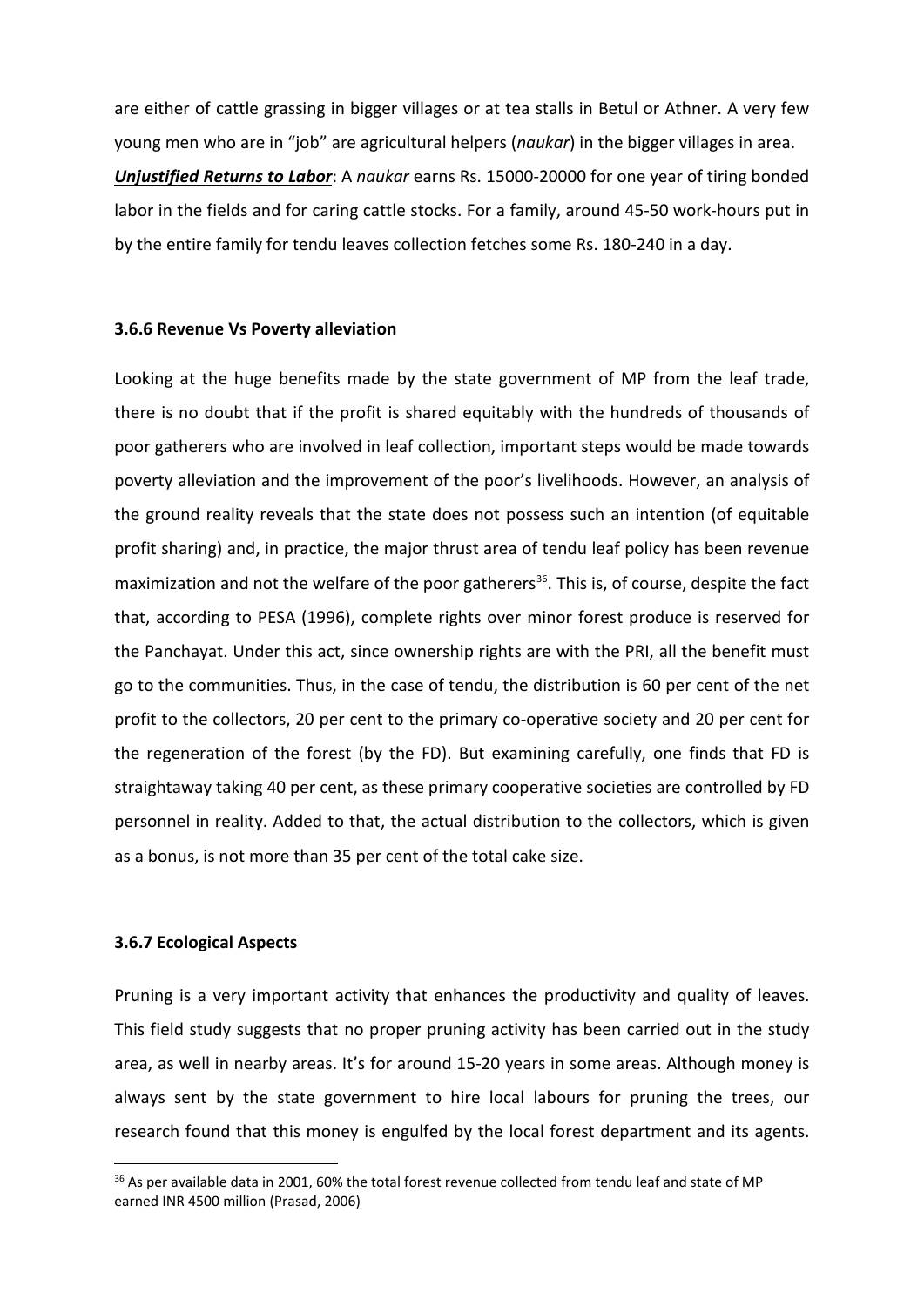Further, local level forest agents often take short-cut by repeatedly pruning designated areas that are most convenient to access (resulting in over-tending particular areas while neglecting others). No plantation of any sort is ever done in area while exploitation continues unabated implying harsh results for the biodiversity and the ecosystem.

#### **3.6.8 Employment Diversification: A Major Threat to Forest Ecosystem & Forest Dwellers**

If the income from NTFPs continues to remain very low for poor forest dwellers, the chances of them shifting to other livelihood options like daily wage labour are high. Field research reveals that, for the case of tendu leaves, because of the very low price offered by the government (65/-) and still lower by agents (60/-), the primary gatherers in the study area stopped collection. Worse is the case for non-nationalized NTFPs like mahua, gulli and char. Collectors often found collecting economically unviable, thus adversely affecting the livelihood of the poor primary collectors, resulting in them moving towards urban areas in search of work.

If these forest dwellers start abandoning forests for their livelihood, then this could adversely affect the long-term relationship between the tribal people and the forests. This will lead to more and more unsustainable forest exploitation and affect the livelihood of other forest dependent people.

#### **3.6.9 Overall Analysis of NTFP-Livelihood Linkage in MP**

The analysis of NTFP-livelihood linkages in MP presents a picture of inadequate benefit realization to the poorest. The situation of hunger levels in MP is comparable to sub-Saharan African countries like Ethiopia and Chad in spite of MP having the maximum forest area with highest NTFP potential and pioneering legislations around NTFPs in India. At present 69.5% population of MP is below poverty line (Estimates based on a study by the Oxford Poverty and Human Development Index using a multi-dimensional poverty index (MIP)). Notably, rural poverty among forest dwellers is even higher. The income from NTFPs is very low and proves insufficient to lift these people out of poverty. No doubt, after looking into the state revenue earned from the NTFP sector, we can say that the NTFP sector has a great unrealized potential for helping to reduce poverty.

Overall, we observe that condition of the poor forest dwellers has not changed significantly; they are living in extreme poverty due to getting a very low return from NTFPs in spite of the present shifts toward NTFP-focused policies induced by the discourses.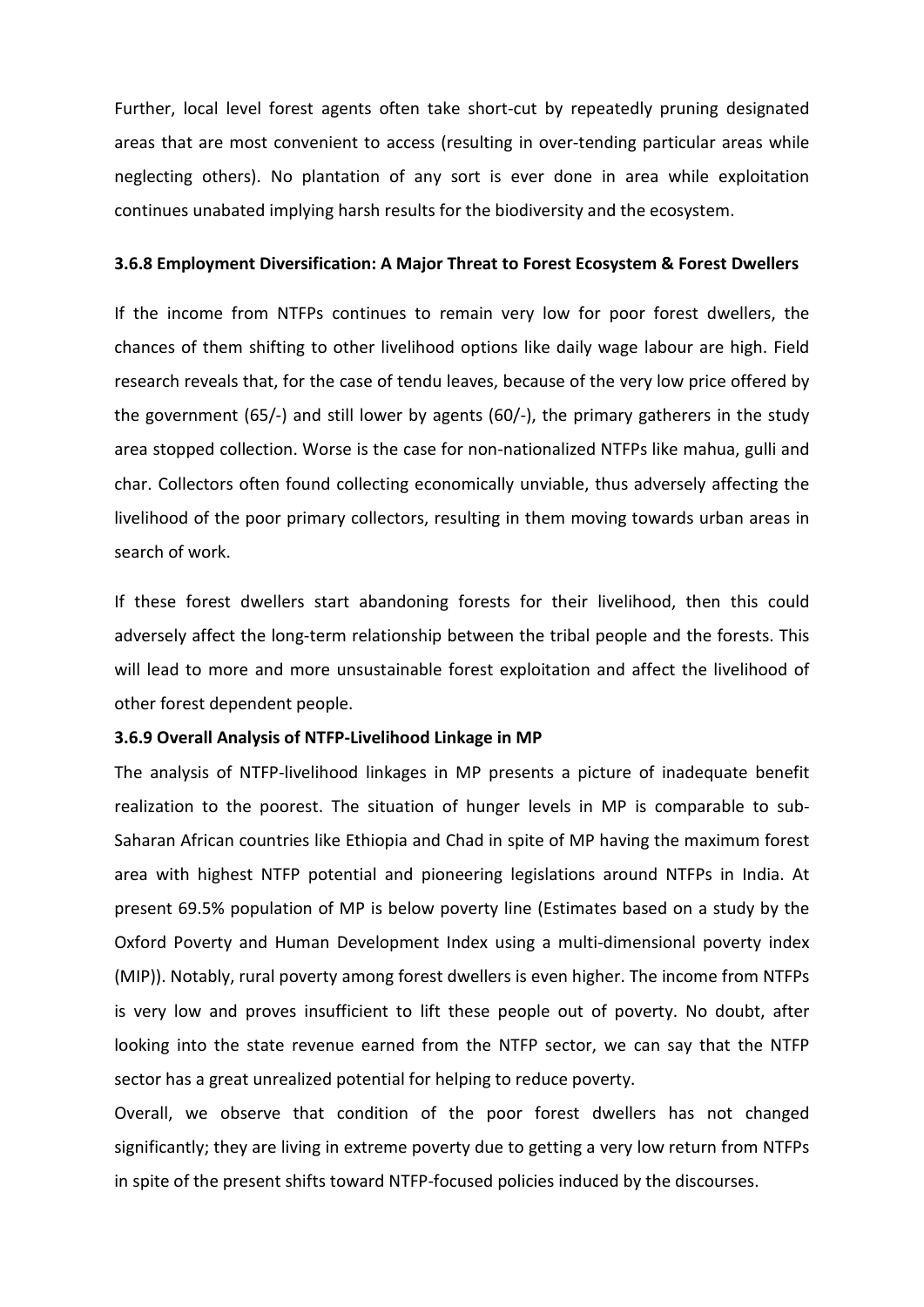### **CHAPTER FOUR: CONCLUSIONS AND RECOMMENDATIONS**

### **4.1 Conclusions**

Despite an abundance of forest resources in Madhya Pradesh, people still continue to live in abject poverty. A few important reasons for this include improper utilization of the resources, corruption at alarming levels, near absence of rule of law, and the exploitation of poor gatherers.

In the state, non-timber forest produce is monopolized either by state agencies or by merchants/traders. Due to such monopolies, the collectors are compelled to sell their produce at the prices decided by the state agents and the traders.

Our analysis of the ground reality in Betul shows that the main objectives of bringing NTFPs under the state monopoly - to reduce exploitation of primary poor gatherers through elimination of private traders and to promote sustainable management of NTFPs - are not being realized. After the nationalization and cooperativisation of NTFPs, state forest revenues have increased<sup>37</sup>. However, the situation of primary collectors has not improved. In practice, intermediaries have not been eliminated but have been replaced by the agents of the monopoly leaseholders<sup>38</sup>.

Even after four and half decade of implementation of this policy, the state government still continues to treat revenue maximization as its primary objective in the tendu trade, which is based on the labor of primary poor tendu leaf collectors totally.

Further, research suggests that primary collectors of NTFPs across central India do not get fair remunerative prices due to a combination of various factors such as: the lack of opportunity for value addition, lack of awareness during collection, ignorance about various government policies and huge levels of corruption. On the other hand, there are some specific problems of NTFP-based community enterprises such as: an absence of an enabling environment, governance, capacity to add value and trade, and ignorance about sustainable harvesting and quality control.

Concluding, the state monopoly over the tendu leave trade has often resulted in nonremunerative returns to the collectors. Overall, our case study from Madhya Pradesh suggests that state NTFP policies have failed terribly and need immediate overhaul.

<span id="page-24-0"></span> <sup>37</sup> Prasad, 2006

<span id="page-24-1"></span><sup>&</sup>lt;sup>38</sup> Also see Tiwari, 2003 in case of Orissa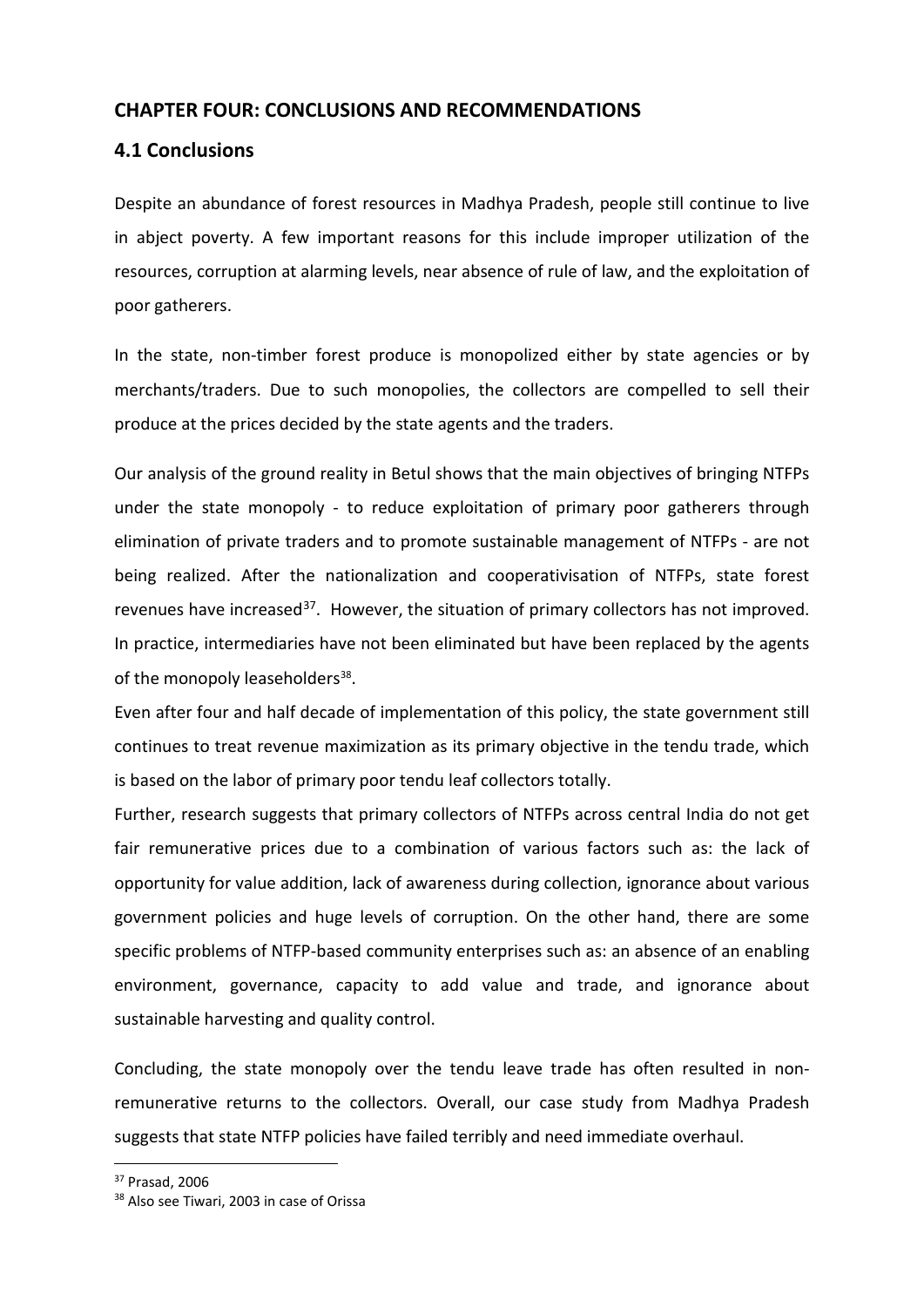### **4.2 Recommendations**

Numerous initiatives need to be taken, if the incomes of tribal people and forest dwellers are to be maximized. To address poverty through NTFPs, there is a strong need of a more strategic exploitation of NTFPs through appropriate policy and market facilitation.

The forest bureaucracy from the top to the bottom does not have a holistic view of forests and forest resources. There is a strong need for some positive change in policy formulation and implementation in the forestry sector, which ultimately can help in poverty alleviation programmes by using and effectively regulating NTFPs. Drawing from the experiences of successful initiatives, promising ideas and recommendations of related studies, as well as our own experiences and analysis, the following broad suggestions are given to enhance return to the poor gatherers:

### **1) Tenureship/Ownership Rights over NTFPs**

The first positive step that needs to be taken is in regard to property rights. In India, poverty is generally associated with property rights. There is the urgent need of facilitating proper ownership/rights over NTFPs/forest resources. No doubt, in the past 8 decades (since 1927 to the 2008 Forest right Act) many acts related to forest rights have been launched but these have not been implemented well.

#### **2) Devolution of Power to Local Communities**

Second, there is the need of the proper implementation of the "devolution of power." The decentralisation of resources is not enough. PRIs, and village level institutions, particularly GS and GP, should facilitate capacity building and should be given adequate authority to make decisions regarding the NTFP trade. Further, there is the need to create a facilitating environment for the GPs and GSs to understand their rights and duties assume responsibilities and build up their own capacity around the management of NTFPs. Also, proper coordination and cooperation between the PRIs, FD and other concerned departments involved in the process of NTFP trade needs to be stressed.

#### **3) Awareness of Government Policies**

There have been introduction of good policies like 'group insurance scheme' for the Tendu leaves pluckers, launched in 1991. But study shows that these schemes are being implemented well on paper and near none in reality because most of the people have no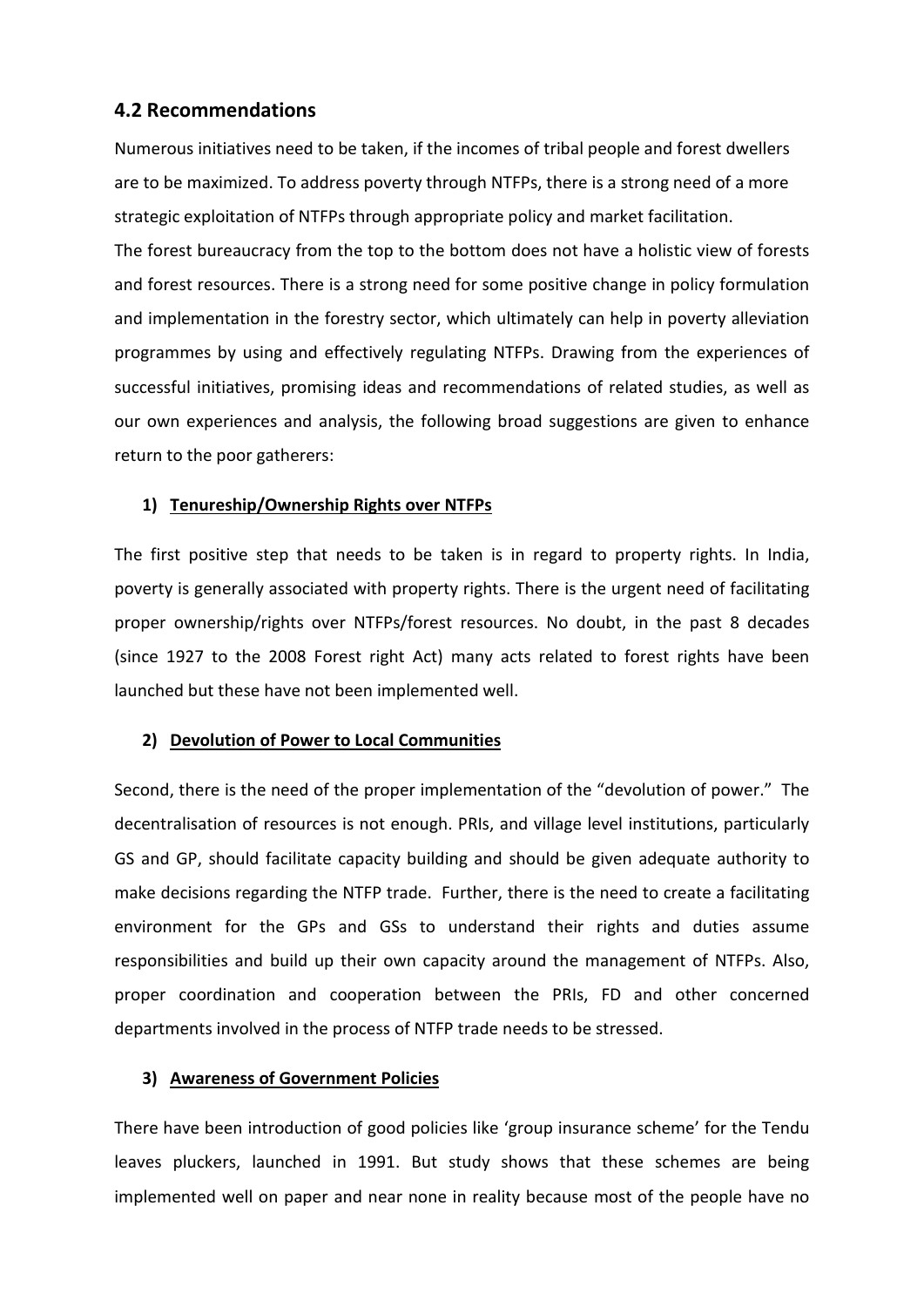idea about such scheme. So it is very necessary that policies are not just formed but also implemented with same good intentions. This is also to say that people are made aware about different policies and transparency in the system is brought. Putting various data on internet too can help in bringing some transparency.

#### **4) Food Security of NTFP Gatherers**

Sometimes the availability of NTFPs like Mahua and tendu depend on climatic conditions/factors and it has been observed that due to poor and adverse climatic conditions these crops can be affected negatively. Climatic conditions can thus have an adverse impact on the livelihoods of forest dependent populations, increasing the insecurity in their income levels. In this situation, the state needs to ensure its commitment to the livelihoods and food security of NTFP gatherers.

#### **5) Corruption 'The Major Bottleneck'**

The issue of corruption, which is the major bottleneck in the success of poverty alleviation programs and rural development, must be taken very seriously. The interviews with various stockholders suggest that in the case of both types of NTFPs, mismanagement and corruption is prevalent at every level. While government officials and traders are mostly beneficiaries, poor gatherers are the only victims of this corruption. No policy can be successful at the ground level until and unless the issue of corruption is taken care of. Restoration of "Rule of Law" will bring about glorious results in every desired direction. Governance has to be accountable directly to people. This requires a very strong political will and the holistic vision.

#### **6) Sustainable Harvesting of NTFPs**

The next issue is that of the un-sustainable harvesting of NTFPs. Research reveals that, since poor gatherers are paid very low price for produce, they cut trees unsustainably to sell as fire woods just to earn the minimum price for their livelihood. This affects the forest ecosystem and ultimately, in the long term, it affects the livelihood of poor forest dependent communities. Hence there is the need to undertake efforts to promote sustainable harvesting practices. The government must extend the MGNREGA to the forestry sector, so that issues of sustaining the forest ecosystem and the poverty of poor tribal people can be tackled together.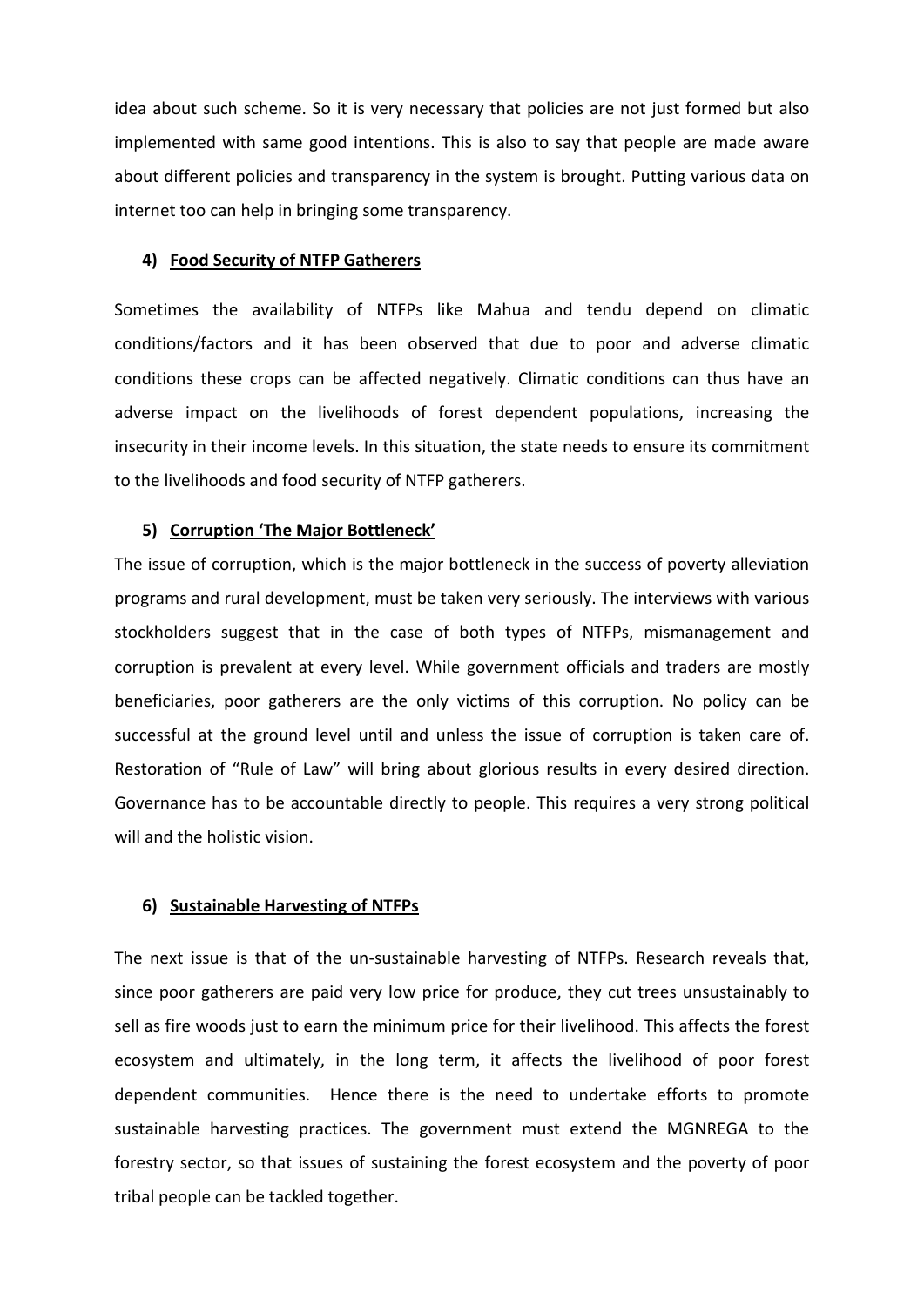#### **7) Value Chain**

There is the strong need of a comprehensive value chain analysis of key NTFPs. Through the policy framework there is the need to plug the existing deficiencies across the value chain so as to pass on higher returns to poor primary collectors without undermining appropriate gain to corporate and consumers. Some local level institutions such as cooperatives and collectives (for example Self Help Groups (SHGs)) and their networked structure should not only be promoted with desired skills in order to take on different activities along NTFP value chains but also monitored regularly via independent institutions like NGOs etc.

#### **8) Alternative Sustainable Use of NTFPs**

There is also the urgent need to explore alternate sustainable use of NTFPs, as in case of tendu leaves. Tendu leaves are only used for beedi making (country cigarettes) and due to anti-tobacco campaigning and awareness against smoking, the beedi industry is expected to decline very soon. This decline will have a very negative impact on the livelihoods of thousands of poor leaf collectors and beedi workers, particularly, on women and children who are engaged in this industry.

#### **9) State Revenue Vs Poverty Alleviation**

The state should change its policy of the maximization of revenue through NTFP, as in the case of tendu trade. Rather the tendu leaf trade must be seen as a poverty alleviation measure. Further there is also the strong need to change the policy framework related to income distribution, in order to ensure that profits from the trade are shared fairly with poor tendu leaf collectors. Also there is the need for the formulation of a better policy for non-nationalised NTFPs like the mahua flower, amla, char etc.

#### **10) Streamlining and Reforming Institutional Framework**

The current monopoly system in the trade of NTFPs is not good from the point of view of welfare of poor gatherers. Research reveals that, when the government deals with marketing, it is inefficient (for example, in case of nationalised NTFPs like tendu leaves); and when NTFPs are left to private trade (for example, in case of non-nationalised NTFPs like Mahua flower), the process becomes more exploitative. Before anything, the government must first take an overhaul of the whole administrative system and take serious measures to strengthen castism free democracy at village level bodies. After that,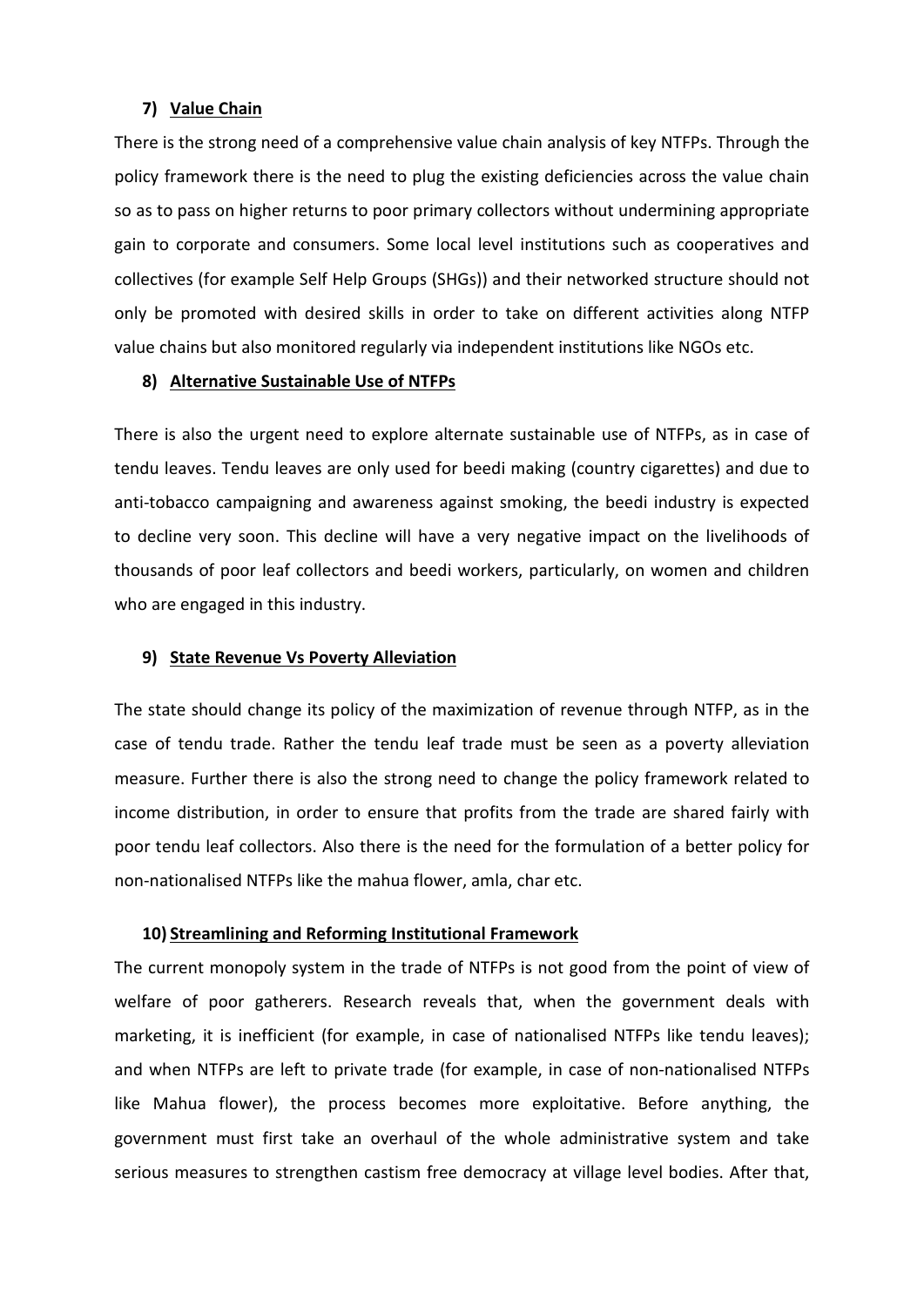rather than be a monopoly buyer of NTFPs or trying to regulate prices through administrative mechanisms, the government should consider the option of adopting market-friendly policies, facilitate private trade, and act as a watchdog rather than eliminate the trade. It should look at encouraging local bulking, storage and processing and bringing large buyers in touch with gatherers, so as to reduce the number of layers of intermediaries.

These changes could improve market access and bargaining power for poor gatherers, which are major causes behind the exploitation of NTFP collectors.

Finally we would like to emphasis that the findings of this study paper should be taken as tentative and exploratory. More serious and long-term research studies and policy debates are needed to answer many vexatious questions relating to the interactions between policy, people and markets for NTFPs. But to honor the real spirit of the constitution, emphasis must be given to priorities of poor and exploited forest dependent communities going through a phase of great level of distress.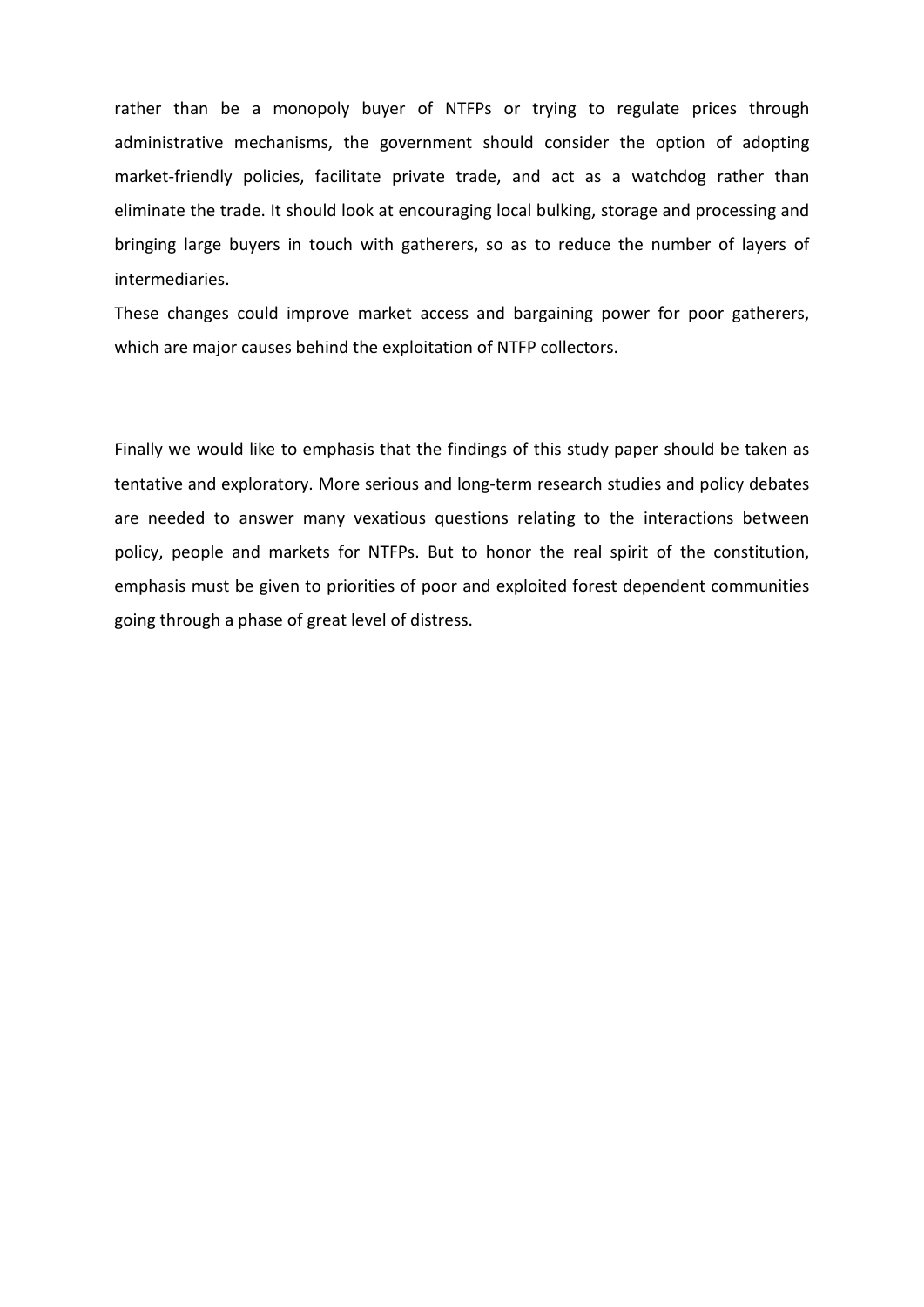### **REFERENCES**

Campbell J.Y. and Tewari D.D. (1995) Increased development of non-timber forest products in India:Some issues and concerns. Unasylva-No.187- Forest conservation and utilization.

Down to Earth, Vol: Feb, 2003.

ILO 2003. Making ends meet: Bidi workers in India today: A study of four states. Sectoral Activities Programme, Working Paper. ILO, 2003.

Kumar, N.,2003. 'Sustainable management of NWFPs through their sustainable utilization:Madhya Pradesh experience',pp.61-67, *in proceedings of the national workshop on Non-Wood Forest Products: New Mechanism and Strategies*. Organized by the Ministry of Environment and Forests, Government of India and the Madhya Pradesh State Minor Forest produce Co-operative Federation Ltd., 29-30 May 2003, Vigyan Bhavan, New Delhi.

Lal,J.B. and Dave, R.K. 1991. 'Tendu leaves trade in Madhya Pradesh: a big cooperative venture', Indian Foresters, 117 (9), pp.728-732.

Mahapatra A.K. & Shackelton, Charlie M. 1997. Environment and Poverty: Exploring relationship between trade in natural products, cash income and livelihood in Sub tropical forest regions of Eastern India.

Madhya Pradesh Rural Livelihood Project, 2006. Prospects for Non-timber Forest Products Final Report.

Prasad, R. and Bahtanagar,P., 1991. Socio-economic Potential of Minor Forest Produce in Madhya Pradesh, State Forest Research Institute, Bulletin No.26, Jabalpur.

Prasad,R. and Bahtanagar,P., 1998. Non-Wood Forest Products of Central India. Paper presented to Workshop on Sustainable NTFP Management, 27-30 November 1998, IIFM.

Saigal, S., Reddy, M.G., Bhattacharya, P., Patnaik,S., 2008. Non-Timber Forest Products and Forest Governance, FGLG-India.